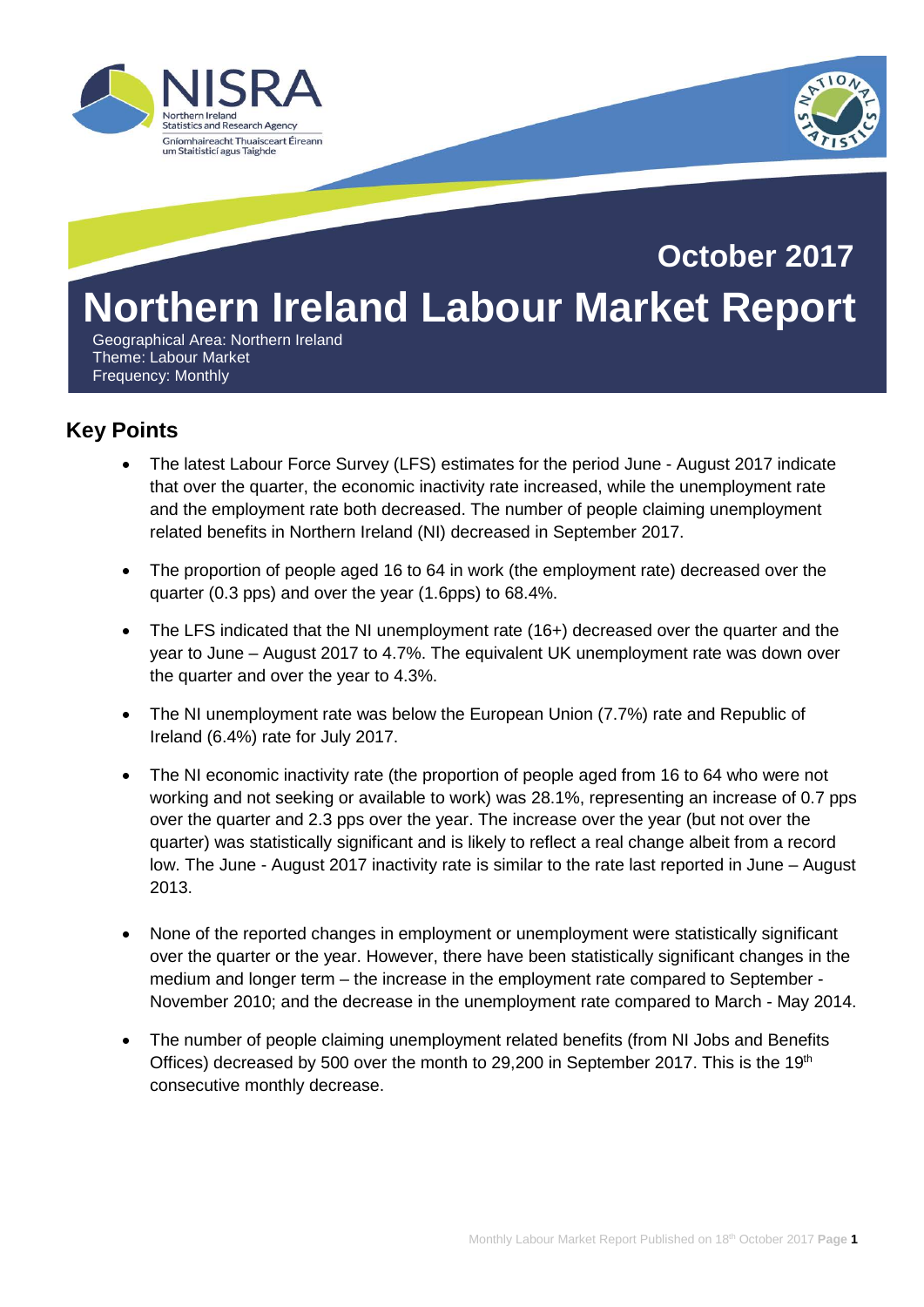# **This Labour Market Report (LMR) contains the following chapters:**

## **1. Summary of labour market statistics**

- Labour market summary table
- Infographic summary
- Context

#### **2. Unemployment**

- LFS unemployment
- Claimant count unemployment
- Comparison between LFS unemployment and claimant count
- **Redundancies**

#### **3. Employment**

- LFS employment
- Quarterly Employment Survey (QES)
- **Vacancies**

#### **4. Economic inactivity**

- LFS economic inactivity

#### **5. Earnings**

- Annual Survey of Hours and Earnings
- **6. Further information**

#### **7. Index of Tables**

#### **National Statistics**

The United Kingdom Statistics Authority has designated these statistics as National Statistics, in accordance with the Statistics and Registration Service Act 2007 and signifying compliance with the Code of Practice for Official Statistics.

National Statistics status means that official statistics meet the highest standards of trustworthiness, quality and public value.

All official statistics should comply with all aspects of the Code of Practice for Official Statistics. They are awarded National Statistics status following an assessment by the Authority's regulatory arm. The Authority considers whether the statistics meet the highest standards of Code compliance, including the value they add to public decisions and debate.

It is a producer's responsibility to maintain compliance with the standards expected of National Statistics. If we become concerned about whether these statistics are still meeting the appropriate standards, we will discuss any concerns with the Authority promptly. National Statistics status can be removed at any point when the highest standards are not maintained, and reinstated when standards are restored.

#### **Pre-release Access**

NISRA professional and production staff have access to this publication before release. No additional pre-release access has been given to officials from 12<sup>th</sup> July 2017. Further details are provided in Section 6: Further Notes.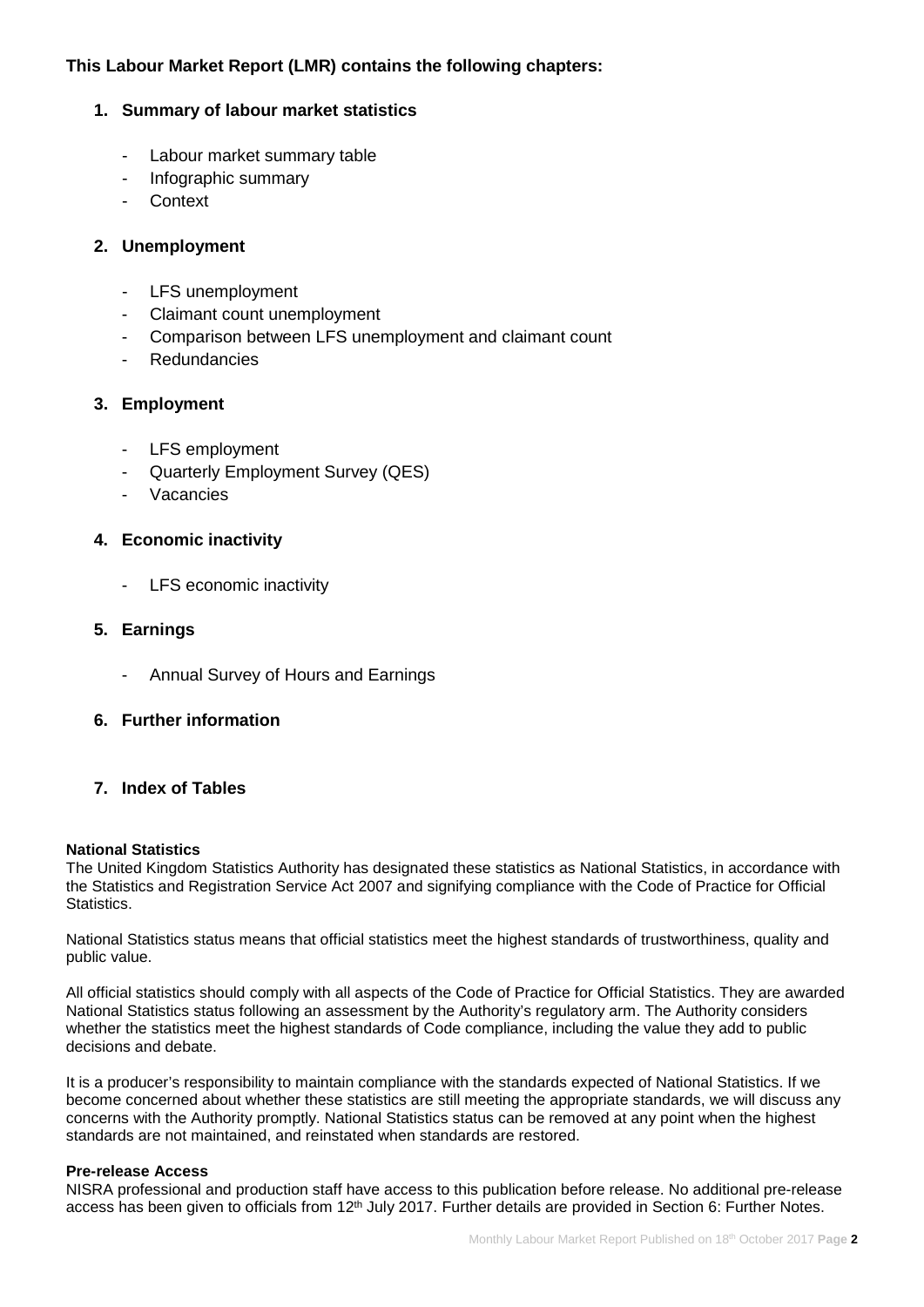# **1 Summary of Labour Market Statistics**

# **Updated October 2017**

#### **Change over quarter / month**

Seasonally adjusted LFS estimates for Northern Ireland for the period June - August 2017 showed that over the quarter:

- the unemployment rate (4.7%) decreased by 0.5 percentage points (pps).
- the employment rate (68.4%) decreased by 0.3 pps
- the economic inactivity rate increased by 0.7 pps to 28.1%.

The annual changes in the economic inactivity totals (16+) and rates (16-64) were statistically significant i.e. the recorded changes exceed the variability expected from a sample survey of this size and were likely to reflect real changes. None of the reported changes in unemployment or employment were statistically significant over the quarter or the year.

The most recent measure of the claimant count showed that in September 2017, there was:

• a decrease of 500 in the seasonally adjusted claimant count to 29,200.

During September 2017 there were:

• 72 confirmed redundancies notified to the Department, representing a decrease on the previous monthly period total of 159 confirmed redundancies.

|                                       | <b>Reference</b><br>period | <b>Estimate</b> | Change<br>over<br>quarter | <b>Change over year</b> |
|---------------------------------------|----------------------------|-----------------|---------------------------|-------------------------|
| Unemployment <sup>1</sup>             |                            | 41,000          | $-5,000$                  | $-8,000$                |
| (Sampling variability of change)      | Jun-Aug 2017               |                 | $(+/-10,000)$             | $(+/-14,000)$           |
| Employment <sup>2</sup>               | Jun-Aug 2017               | 830,000         | 6,000                     | $-15,000$               |
| (Sampling variability of change)      |                            |                 | $(+/-18,000)$             | $(+/-32,000)$           |
| Economically inactive <sup>2</sup>    | Jun-Aug 2017               | 591,000         | 1,000                     | 31,000                  |
| (Sampling variability of change)      |                            |                 | $(+/-16,000)$             | $(+/-29,000)$           |
| Unemployment rate <sup>1</sup>        | Jun-Aug 2017               | 4.7%            | $-0.5$ pps                | $-0.8$ pps              |
| (Sampling variability of change)      |                            |                 | $+/-1.1$ pps              | $+/-1.5$ pps            |
| Employment rate <sup>2</sup>          | Jun-Aug 2017               | 68.4%           | $-0.3$ pps                | $-1.6$ pps              |
| (Sampling variability of change)      |                            |                 | $+/-1.3$ pps              | $+/-2.4$ pps            |
| Economic inactivity rate <sup>2</sup> | Jun-Aug 2017               | 28.1%           | 0.7pps                    | 2.3pps                  |
| (Sampling variability of change)      |                            |                 | $+/-1.3$ pps              | $+/-2.3$ pps            |
|                                       |                            |                 | <b>Change on</b><br>month |                         |
| <b>Claimant Count</b>                 | Sep-17                     | 29,200          | $-500$                    | $-5,400$                |
| Redundancies <sup>3</sup>             | Sep-17                     | 72              |                           |                         |

# **Table 1: Northern Ireland Labour Market Summary with sampling variability**

LFS, claimant count and employee jobs data are seasonally adjusted.

<sup>1</sup> People aged 16 and over. Unemployment rate = total unemployed as a proportion of the economically active.

**Download in excel** 

<sup>2</sup> Levels for all persons aged 16 and over, rates for working age (16-64).  $3$  Confirmed redundancies in the calendar month.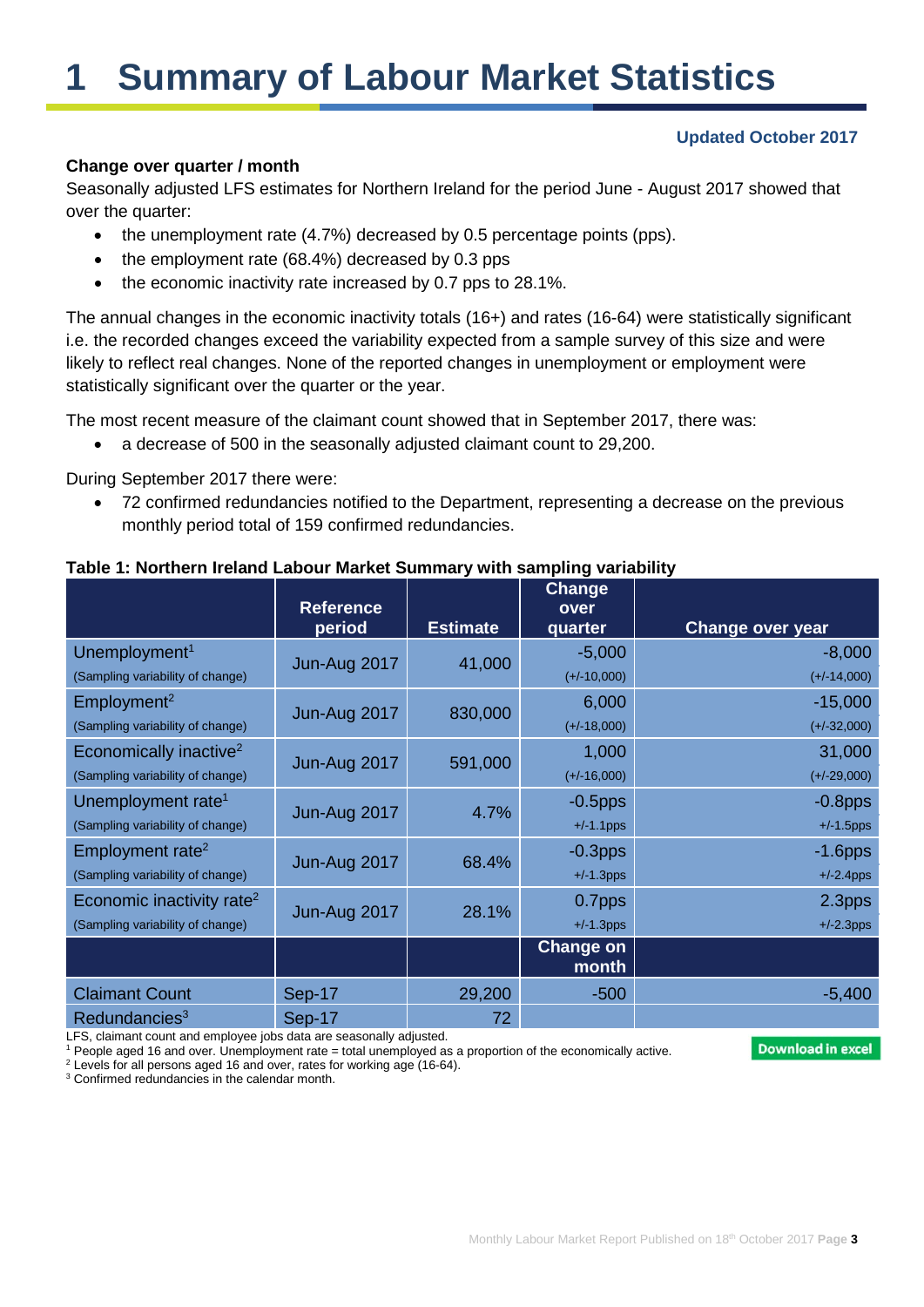## **Change over year**

Seasonally adjusted LFS estimates for Northern Ireland for the period June – August 2017 showed that over the year:

- the unemployment rate (4.7%) decreased by 0.8 pps
- the employment rate (68.4%) decreased by 1.6 pps
- the economic inactivity rate increased by 2.3 pps to 28.1%.

The most recent measure of claimant count shows that in the year to September 2017, there was:

• a decrease in the seasonally adjusted claimant count of 5,400 to 29,200.

Over the latest twelve month period there were:

• 1,932 confirmed redundancies which was a decrease of 45% from the previous year (3,493).



#### **Figure 1: NI labour market structure: change over year**

#### **UK summary**

Seasonally adjusted LFS estimates for the UK for the period June - August 2017 showed:

- the unemployment rate (4.3%) was down 0.2 pps over the quarter and by 0.7 pps over the year
- the employment rate (75.1%) increased by 0.2 pps over the quarter and by 0.7 pps over the year
- the economic inactivity rate (21.4%) decreased 0.1 pps over the quarter and decreased by 0.1 pps over the year.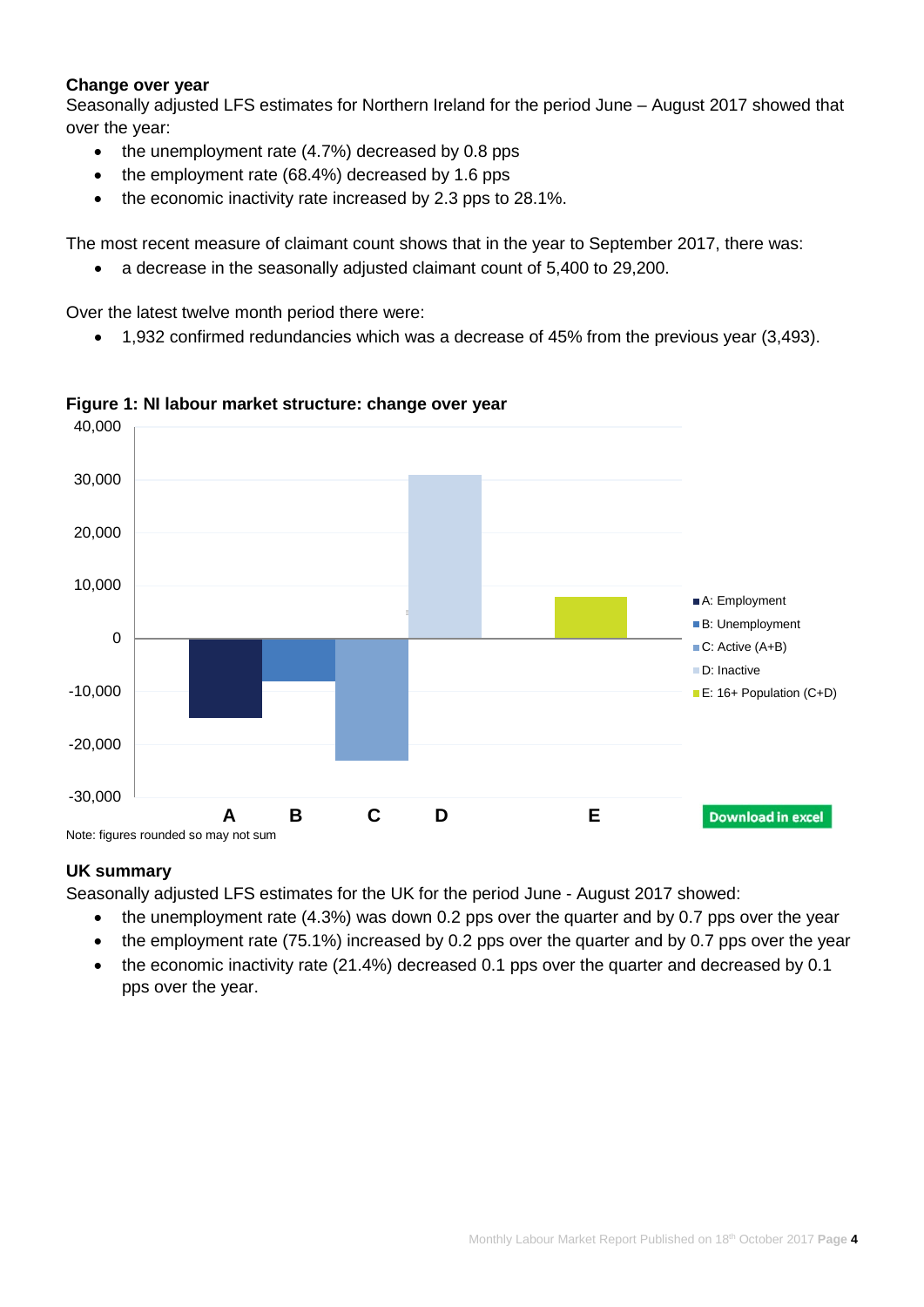#### **Commentary**

Latest labour market indicators show a continuation in the trend of falling unemployment evident since 2012/13. The Labour Force Survey estimate (4.7% for June-August) decreased over the quarter and the year resulting in the lowest unemployment rate since the economic downturn. Similarly the number of people claiming unemployment related benefits decreased for the 19<sup>th</sup> month running.

Over the year the falling unemployment has been coupled with falling employment and increasing economic inactivity. It should be noted, however, that employment rates have fallen from a series high of 70.0% in June-August 2016. The current employment rate of 68.4% is similar to rates in 2015 and is significantly above rates in 2009.

The increases in economic inactivity over the year were also from an historic low of 25.8% in June-August 2016. However, at 28.1%, it is the highest economic inactivity rate recorded since 2010.

Taken together these changes suggest that recent decreases in unemployment are being offset by increasing numbers in economic inactivity rather than increasing numbers in employment.

**Further information is available on the NISRA - Economic and Labour Market Statistics website: [LMR Headline Tables.](https://www.nisra.gov.uk/sites/nisra.gov.uk/files/publications/J47eb-headline-lmr-tables-September-2017.XLSX)**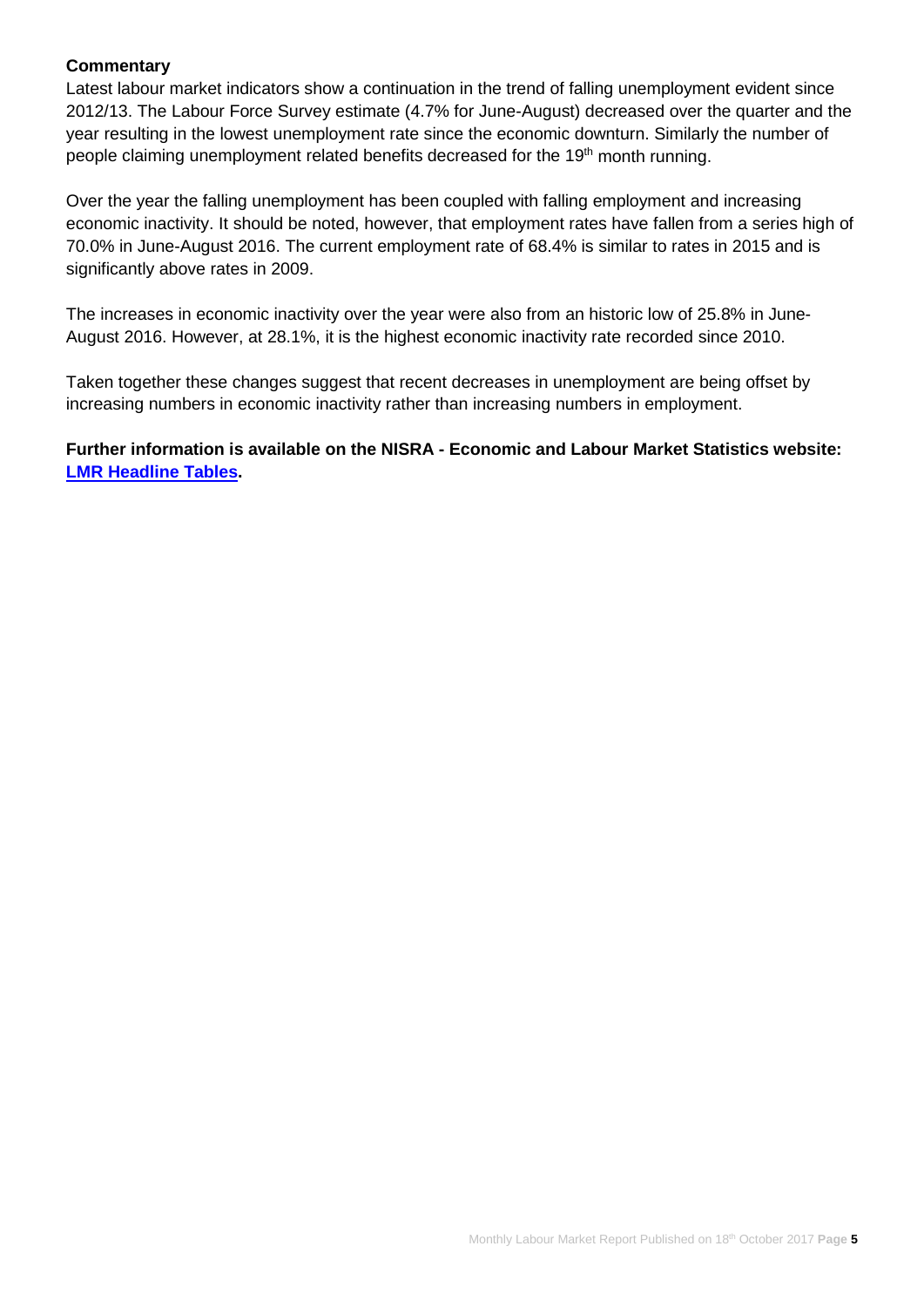# **NISRA Labour Market Statistics**

# **Labour Force Survey**



**NI** unemployment **4.7% UK** unemployment **4.3%**

**NI** unemployment down **0.5pps1** over quarter

**NI** unemployment down **0.8pps** over year



# **Claimant Count**



29,200 people claiming unemployment related benefits

Claimants decreased by **500** over the month

**5,400** left the register in the last year



*1 pps = percentage points All data seasonally adjusted and subject to future revisions. Data published – 18th October 2017 by Economic & Labour Market Statistics branch which is part of NISRA.*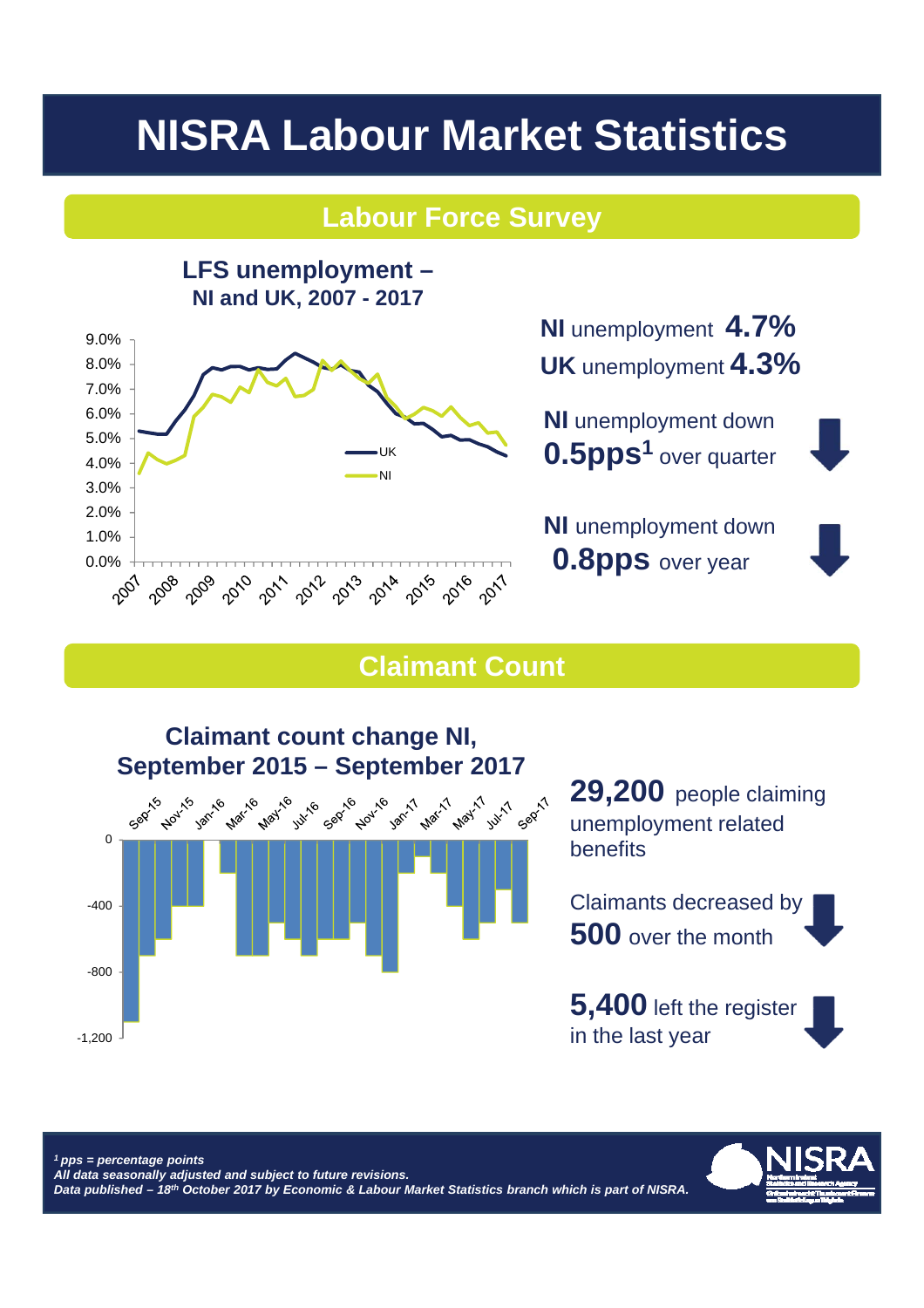# **Context**

The Labour Market Report is a monthly overview of Northern Ireland key labour market statistics. It includes figures from the Labour Force Survey (LFS), the claimant count, the Quarterly Employment Survey (QES) and the Annual Survey of Hours and Earnings (ASHE) as well as up-to-date redundancies data. More information about the data sources can be found in Section 6.

Comparative UK data produced by the ONS are presented where these are available. The latest labour market statistics are available on the [ONS website.](http://www.ons.gov.uk/ons/taxonomy/index.html?nscl=Labour+Market)

Key users of Northern Ireland labour market statistics include government departments, in particular the Department for the Economy (DfE), to design and monitor the impact of economic and labour market policy. Other Government departments such as the Executive Office, the Department of Finance (DoF) and the Department of Agriculture, Environment and Rural Affairs (DAERA), as well as bodies such as Invest NI and Belfast City Council, regularly require specific ad hoc labour market analysis in order to monitor policies for example, equality and employment. In addition, significant 'non-governmental' users of labour market statistics include the media, banks, academics, private consultants and the general public, primarily for reporting or researching the performance of the economy in general. Labour market statistics attract widespread media coverage, with a number of broadcasters publishing articles on the labour market on a monthly basis, generally on the day of publication of the Labour Market Report.

Labour market statistics feature in the [Economic Commentary](https://www.economy-ni.gov.uk/publications/dfe-economic-commentary) which provides an overview of the state of the Northern Ireland economy, setting it in context with the UK and Republic of Ireland. The most up-todate official statistics on the economy and labour market are available on the [Economic Overview](https://www.nisra.gov.uk/statistics/nisra-economic-and-labour-market-statistics-elms/economic-overview)  [section](https://www.nisra.gov.uk/statistics/nisra-economic-and-labour-market-statistics-elms/economic-overview) of the website.

# **Further information on using labour market statistics can be found on the Office for National Statistics (ONS) website:**

- **[Interpreting Labour Market statistics](http://www.ons.gov.uk/ons/rel/lms/labour-market-guidance/interpreting-labour-market-statistics/interpreting-lm-statistics.html)**
- **[Guide to Labour Market Statistics](https://www.ons.gov.uk/employmentandlabourmarket/peopleinwork/employmentandemployeetypes/methodologies/aguidetolabourmarketstatistics)**
- **[Glossary](https://www.ons.gov.uk/employmentandlabourmarket/peopleinwork/employmentandemployeetypes/methodologies/aguidetolabourmarketstatistics#glossary)**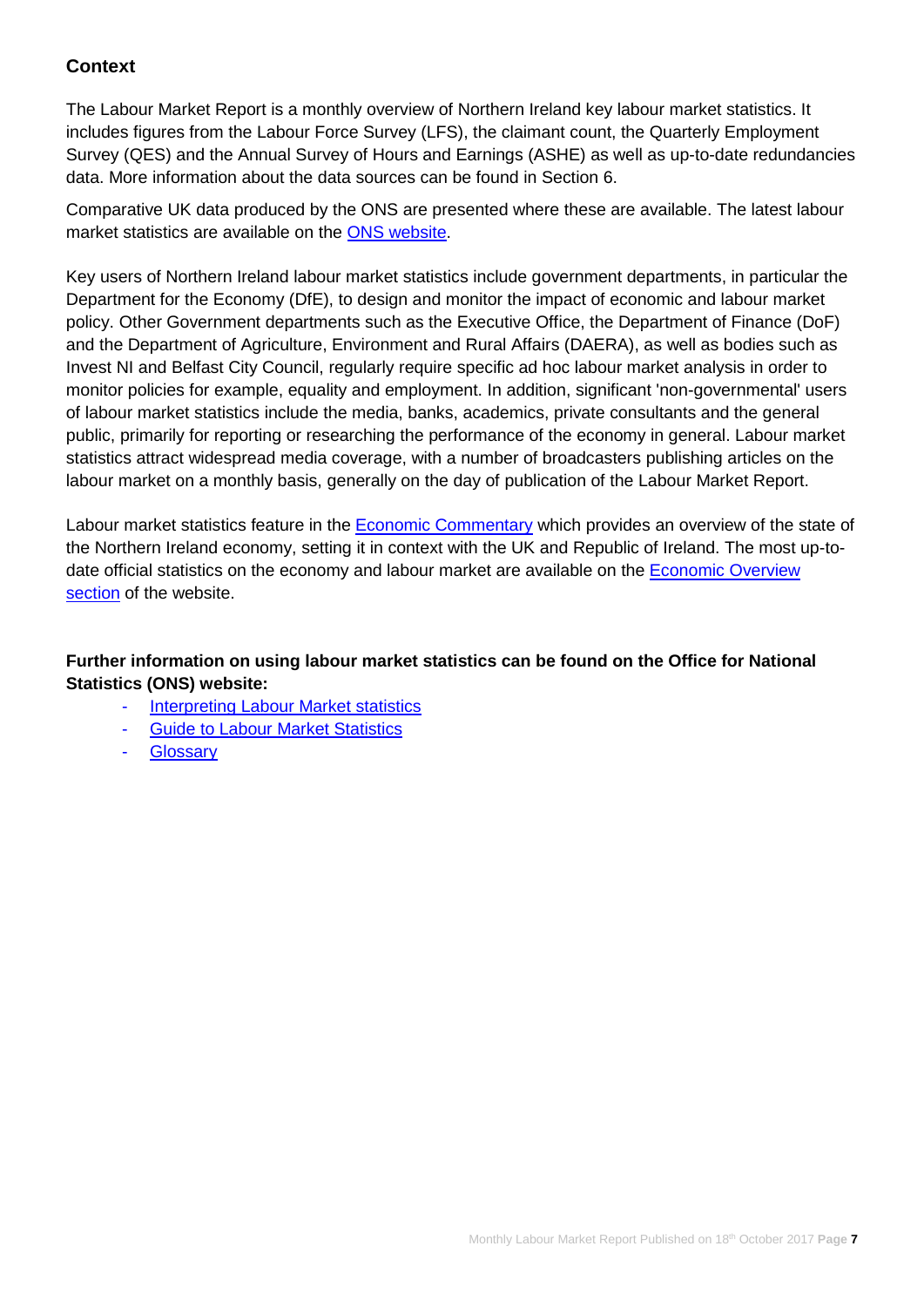# **2** Unemployment Updated October 2017

# **Labour Force Survey**

The Labour Force Survey (LFS) is a household sample survey carried out by interviewing individuals about their personal circumstances and work. It provides a rich source of information on the labour force using internationally agreed definitions. However, the estimates from it are subject to sampling error and care should be taken when making inferences from them (see section 6 for details).

**LFS unemployment:** The International Labour Organisation (ILO) define unemployed as those without a job who were able to start work in the two weeks following their LFS interview and had either looked for work in the four weeks prior to interview or were waiting to start a job they had already obtained.

# **Key Findings**

- **LFS unemployment rate at lowest level since September – November 2008**
- **LFS unemployment rate in NI above the UK average and below the EU and RoI rates**
- **NI long-term unemployment rate increased but the youth unemployment rate decreased over the year**



# **Figure 2: Seasonally adjusted unemployment rate, Jun-Aug 2007 to Jun-Aug 2017**

# **LFS unemployment**

The unemployment rate for the period June - August 2017 was estimated at 4.7% the lowest rate since September – November 2008. This was:

- a decrease of 0.5 pps over the quarter and
- a decrease of 0.8 percentage points (pps) over the year.

The number of unemployed persons was estimated at 41,000, which was:

- down 5,000 over the quarter
- down 8,000 over the year.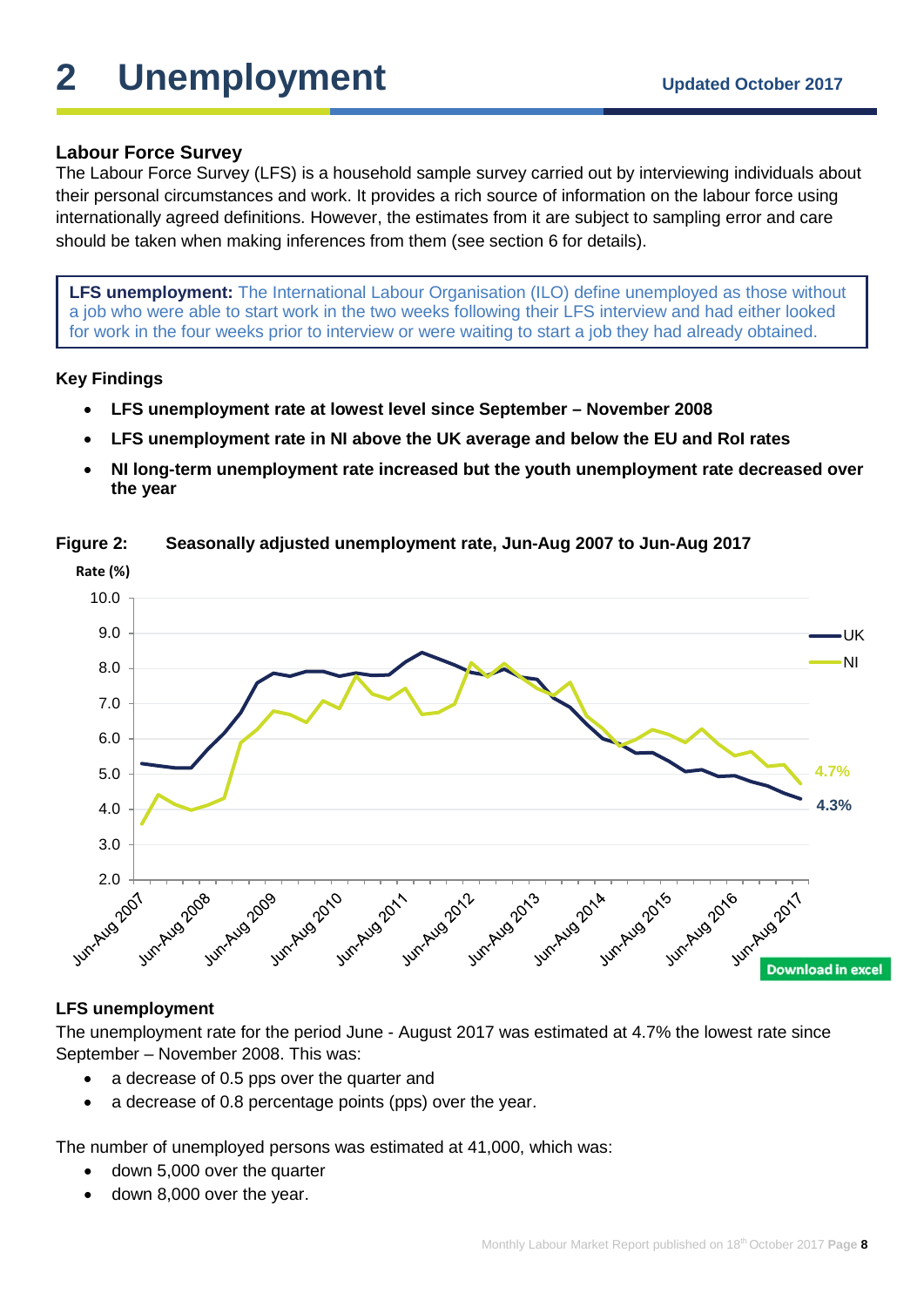# **UK national and international LFS comparisons**

Figure 2 shows unemployment rates on the current 3 month rolling average for NI and UK over the last decade. The unemployment rate in NI was at its lowest point (3.6%) in June - August 2007 and peaked at 8.2% in June - August 2012. NI has had a lower unemployment rate than the UK for most of the past decade until September - November 2013. Since then the NI rate has been consistently higher than the UK rate.

The most recent NI unemployment rate (4.7%) was:

- above the overall UK average rate (4.3%)
- the fifth highest rate among the twelve UK regions
- below the European Union (7.7%) rate and Republic of Ireland (6.4%) rate for July 2017.

# **Long-term and youth unemployment**

The long-term unemployment rate (percentage of unemployed who have been unemployed for 1 year or more) was 55.6%, which was:

- up 9.6 percentage points over the year
- markedly higher than the UK average rate (25.3%).

The youth unemployment rate (percentage of economically active 18 - 24 year olds who are unemployed) was 10.0% and was:

- down 3.2 percentage points over the year
- higher than the UK average rate (11.7%).

**Further information is available on the NISRA - Economic and Labour Market Statistics website: [LFS unemployment](https://www.nisra.gov.uk/statistics/labour-market-and-social-welfare/labour-force-survey)**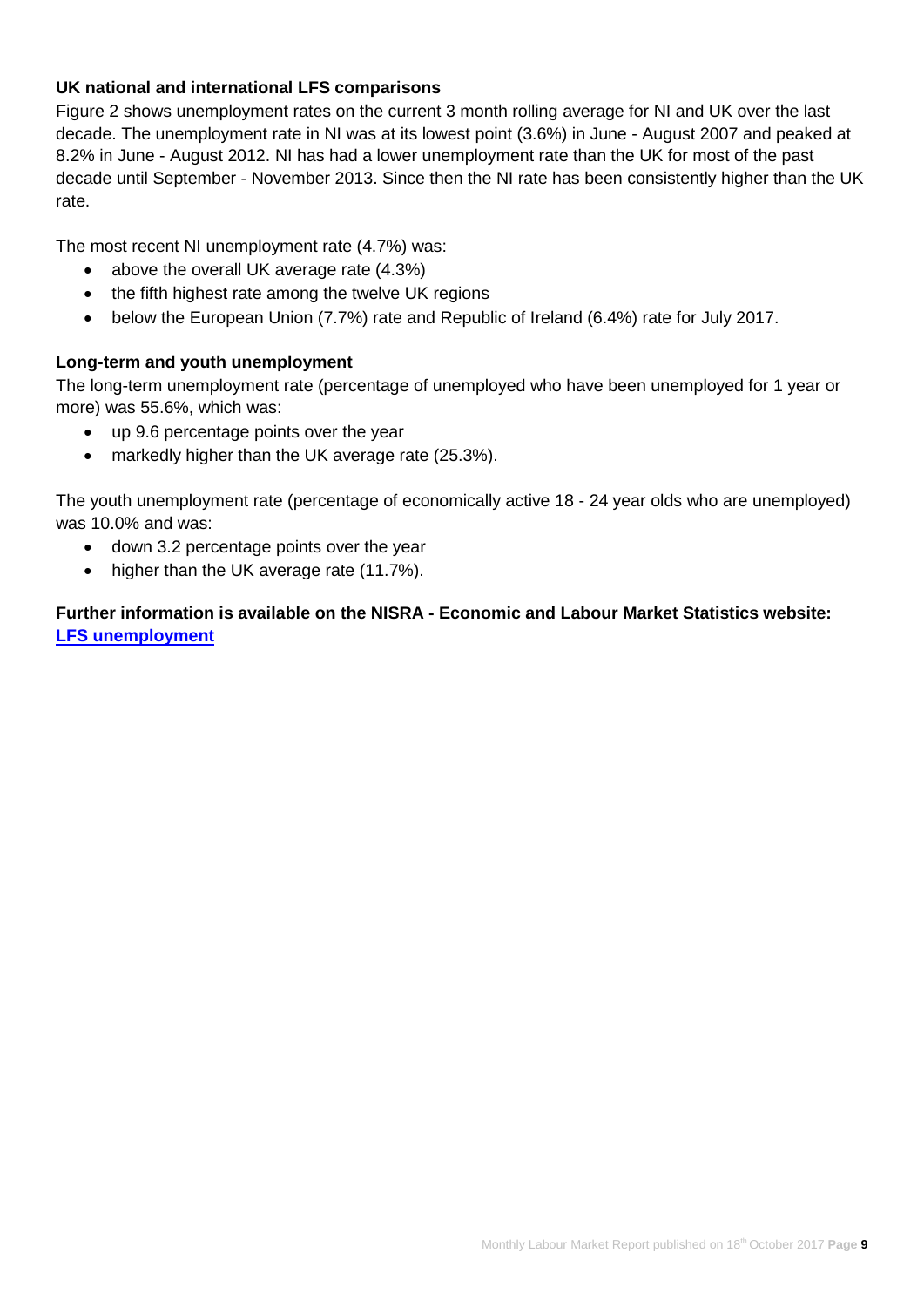# **Claimant count**

The claimant count is an administrative data source derived from Jobs and Benefits Offices systems, which records the number of people claiming unemployment-related benefits (Jobseeker's Allowance). Please note from March 2017 comparisons between the NI and GB claimant count are no longer valid. See overleaf for more detail.

**Claimant count:** The NI claimant count consists of all people claiming Jobseeker's Allowance (JSA) at Jobs and Benefits offices. They must declare that they are out of work, capable of, available for and actively seeking work during the week in which their claim is made. From June the GB claimant count includes JSA claimants and out-of-work claimants of Universal Credit.

**Percentage of workforce:** This measure expresses the number of claimants as a percentage of workforce jobs plus claimants. Workforce jobs are the sum of employee jobs, self-employment jobs, HM Forces, & government-supported trainees. This measure is only available at the NI level.

**Residence-based proportions:** This is the official measure below national/regional level. It expresses the number of claimants as a percentage of the population aged 16-64, sourced from the mid-year population estimates. This measure is used for sub regional analysis.

# **Key Findings**

- **Over the month to September 2017, the number of people claiming unemployment related benefits in NI decreased by 500**
- **Claimant count (29,200) was down by 5,400 over the year to September 2017**
- **The male claimant count showed a larger decrease over the year than the female count**

#### **Figure 3: Seasonally adjusted claimant count monthly rates, September 2007 – September 2017**

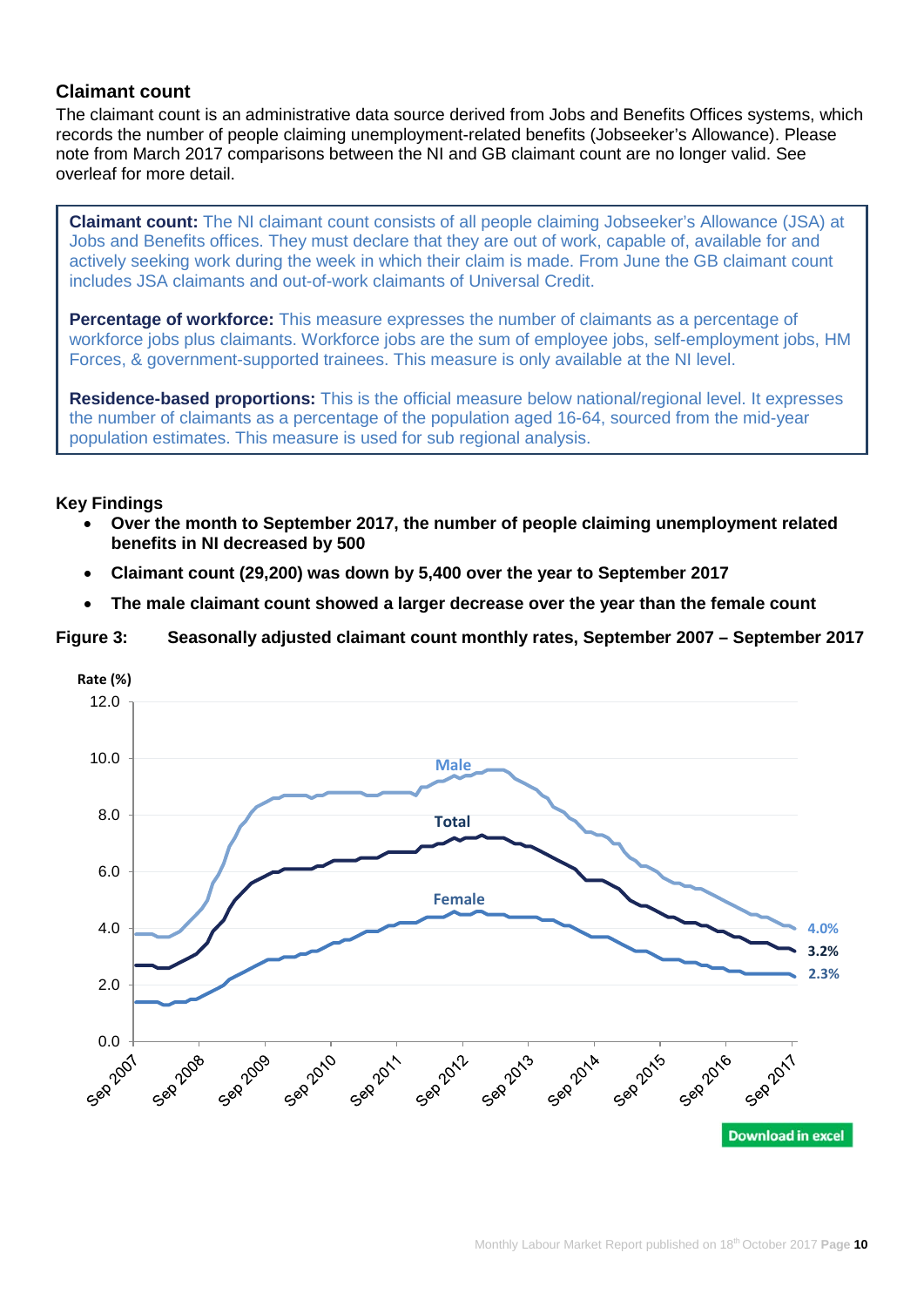# **Claimant count unemployment**

NI seasonally adjusted claimant count stood at 29,200 (3.2% of the workforce) in September 2017, representing:

- a decrease of 500 from last month's revised total
- a decrease of 5,400 (15.6%) over the year
- a decrease of 0.6 pps in the workforce unemployment rate over the year.

The NI figure has decreased or remained stable in each of the last 56 months. However, the annual rate of decrease has been slowing since 2014.

# **Claimant count gender comparison**

The seasonally adjusted claimant count by gender showed:

- the claimant count is made up of 19,400 males and 9,800 females
- 4.0% of the male workforce were on the claimant count, much higher than the female rate (2.3%)
- female claimants decreased by 8.4% (900) over the last year, which was a much lower percentage decrease than male claimants, who decreased by 18.8% (4,500).

# **Youth claimants** (not adjusted for seasonality)

A total of 6,898 under 25's (23.2% of all claimants) were claiming benefits in September 2017, which showed:

- a decrease of 3.3% (232 claimants) over the month
- a decrease of 23.7% (2,142) over the year.

# **Long-term claimants** (not adjusted for seasonality)

At September 2017, 9,563 (32.2% of all claimants) were claiming benefits for a year or more, which showed:

- a decrease of 1.4% (138 claimants) over the month
- a decrease of 24.2% (3,056) over the year.

# **Introduction of Universal Credit**

The roll-out of Universal Credit began in [September 2017,](https://www.nidirect.gov.uk/articles/universal-credit) replacing out-of-work benefits for new claimants. There has been no direct impact on September's claimant count total as the roll-out began after the claimant count reference date.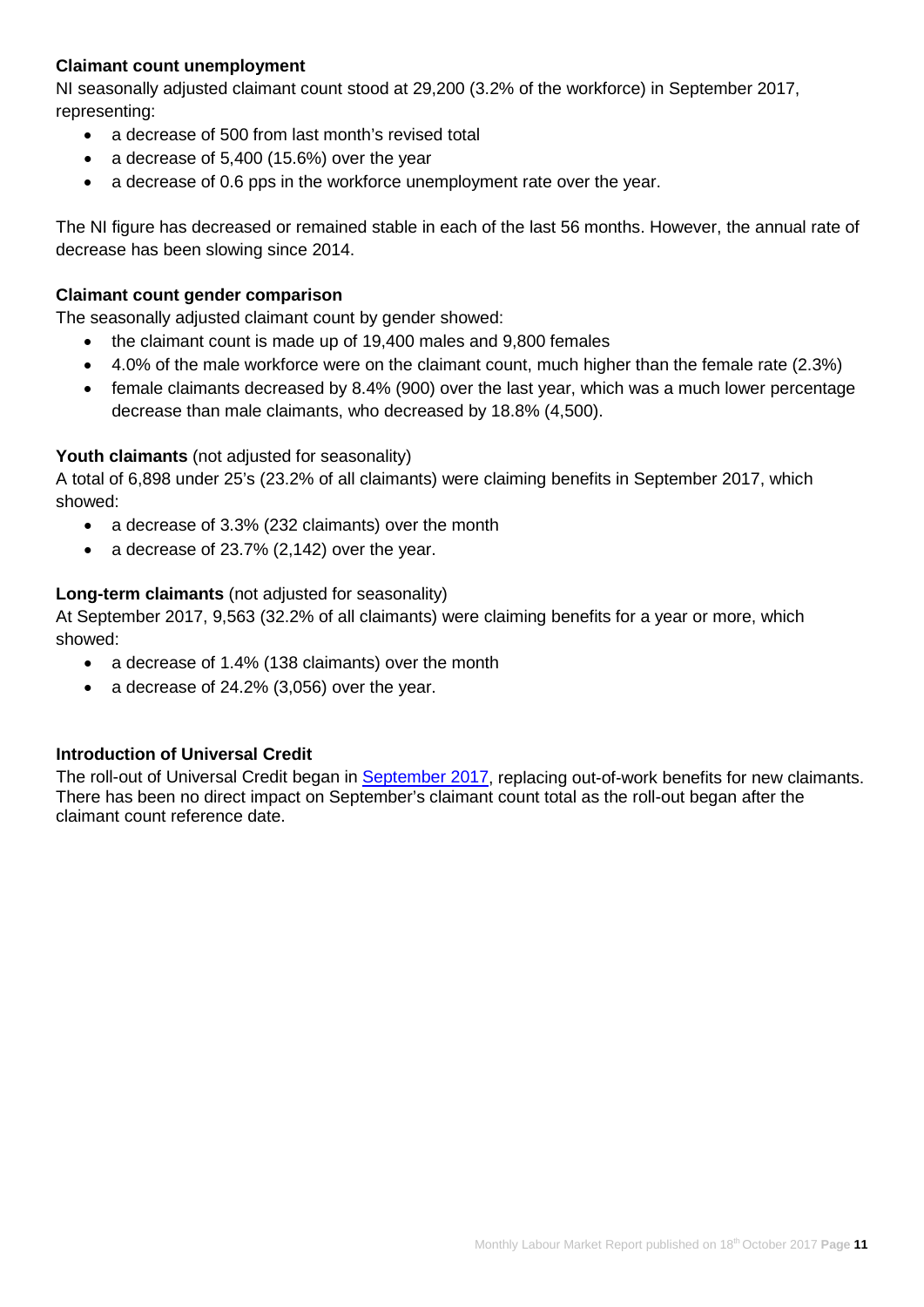

**Download in excel** 

# **Claimant count Council Area comparison**

The Council Area comparison (see Table 2 overleaf) using claimant count data unadjusted for seasonality found that:

- the highest claimant count rates were in Derry City and Strabane (4.9%) and Belfast (3.3%).
- all 11 Council Areas showed a decrease over the year, with the largest decreases in Fermanagh and Omagh (22.0%), Lisburn and Castlereagh (18.0%) and Antrim and Newtownabbey (16.6%) and Armagh City, Banbridge and Craigavon (16.6%).

Annual and monthly claimant count data are available on the NINIS website in the form of interactive maps for Parliamentary Constituency and Council Area and can be accessed via the NISRA - Economic and [Labour Market Statistics website.](http://www.ninis2.nisra.gov.uk/InteractiveMaps/Labour%20Market/Claimant%20Count%20Annual%20Averages%20AA/atlas.html)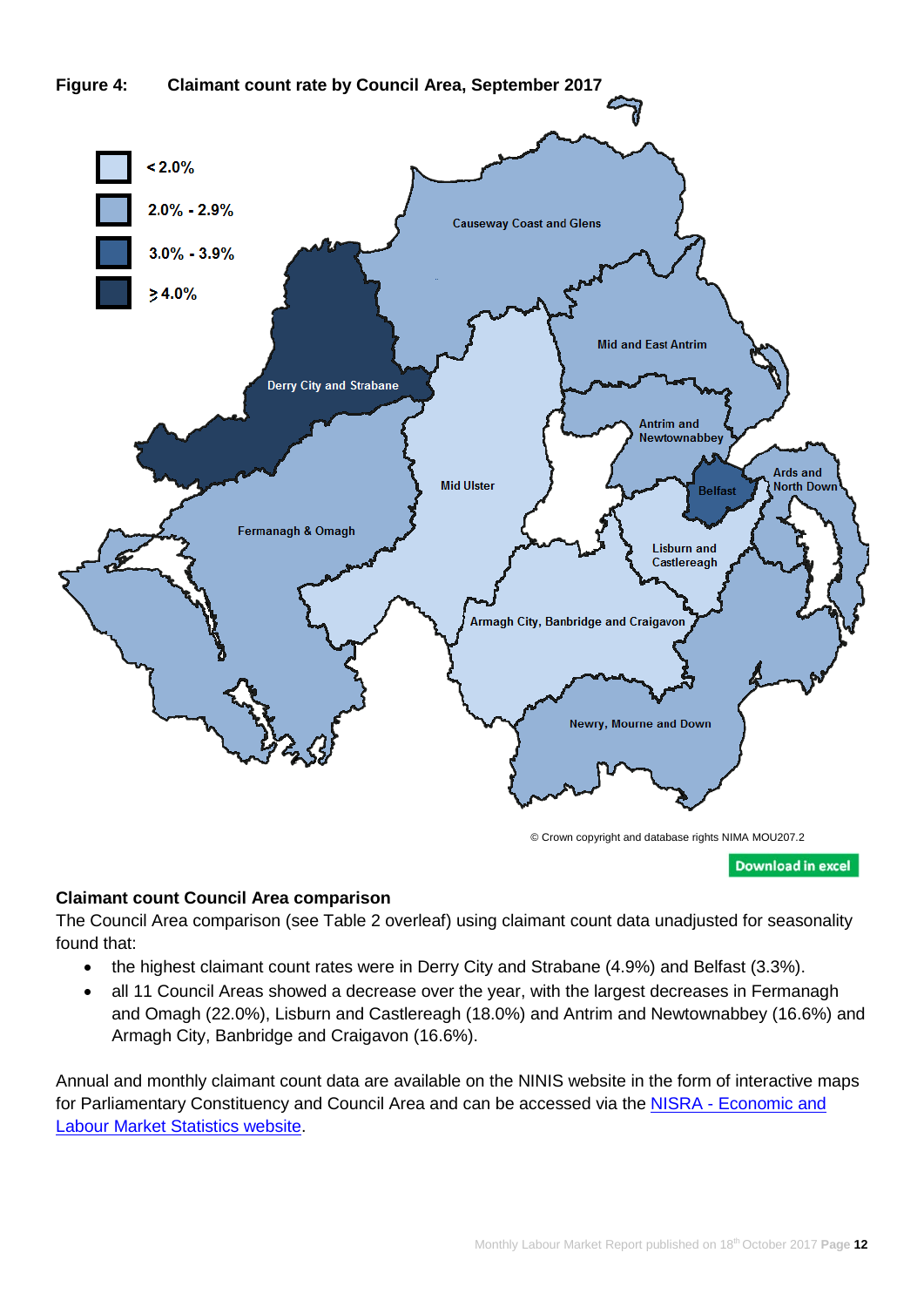| Council Area                               | Number of claimants |                |        | % of working age |               |     | Change over month |        | Change over year |         |
|--------------------------------------------|---------------------|----------------|--------|------------------|---------------|-----|-------------------|--------|------------------|---------|
|                                            | <b>Males</b>        | <b>Females</b> | All    |                  | Males Females | All | <b>Number</b>     | $\%$   | Number           | %       |
| <b>Antrim</b> and<br>Newtownabbey          | 1,183               | 628            | 1,811  | 2.7              | 1.4           | 2.0 | $-53$             | $-2.8$ | $-360$           | $-16.6$ |
| <b>Ards and North</b><br>Down              | 1,468               | 705            | 2,173  | 3.1              | 1.4           | 2.2 | $-8$              | $-0.4$ | $-312$           | $-12.6$ |
| Armagh City,<br>Banbridge and<br>Craigavon | 1,482               | 944            | 2,426  | 2.2              | 1.4           | 1.8 | $-118$            | $-4.6$ | $-482$           | $-16.6$ |
| <b>Belfast</b>                             | 5,097               | 2,293          | 7,390  | 4.7              | 2.0           | 3.3 | $-254$            | $-3.3$ | $-1,369$         | $-15.6$ |
| <b>Causeway Coast</b><br>and Glens         | 1,534               | 902            | 2,436  | 3.4              | 2.0           | 2.7 | $-63$             | $-2.5$ | $-381$           | $-13.5$ |
| Derry City and<br><b>Strabane</b>          | 3,044               | 1,662          | 4,706  | 6.5              | 3.4           | 4.9 | $-182$            | $-3.7$ | $-912$           | $-16.2$ |
| Fermanagh and<br>Omagh                     | 959                 | 559            | 1,518  | 2.6              | 1.6           | 2.1 | $-98$             | $-6.1$ | $-427$           | $-22.0$ |
| <b>Lisburn and</b><br>Castlereagh          | 881                 | 483            | 1,364  | 2.0              | 1.1           | 1.5 | $-23$             | $-1.7$ | $-299$           | $-18.0$ |
| <b>Mid and East</b><br><b>Antrim</b>       | 1,294               | 683            | 1,977  | 3.0              | 1.6           | 2.3 | $-89$             | $-4.3$ | $-359$           | $-15.4$ |
| <b>Mid Ulster</b>                          | 834                 | 616            | 1,450  | 1.8              | 1.4           | 1.6 | $-73$             | $-4.8$ | $-242$           | $-14.3$ |
| Newry, Mourne<br>and Down                  | 1,520               | 940            | 2,460  | 2.7              | 1.7           | 2.2 | $-116$            | $-4.5$ | $-319$           | $-11.5$ |
| <b>Northern Ireland</b>                    | 19,296              | 10,415         | 29,711 | 3.3              | 1.8           | 2.5 | $-1,077$          | $-3.5$ | $-5,462$         | $-15.5$ |

# **Table 2: Claimant count by Council Area, September 2017**

**Download in excel** 

Notes:<br>1.

This information is not adjusted for seasonality.

**Further information is available on the NISRA - Economic and Labour Market Statistics website: [Claimant count unemployment](https://www.nisra.gov.uk/statistics/labour-market-and-social-welfare/claimant-count)**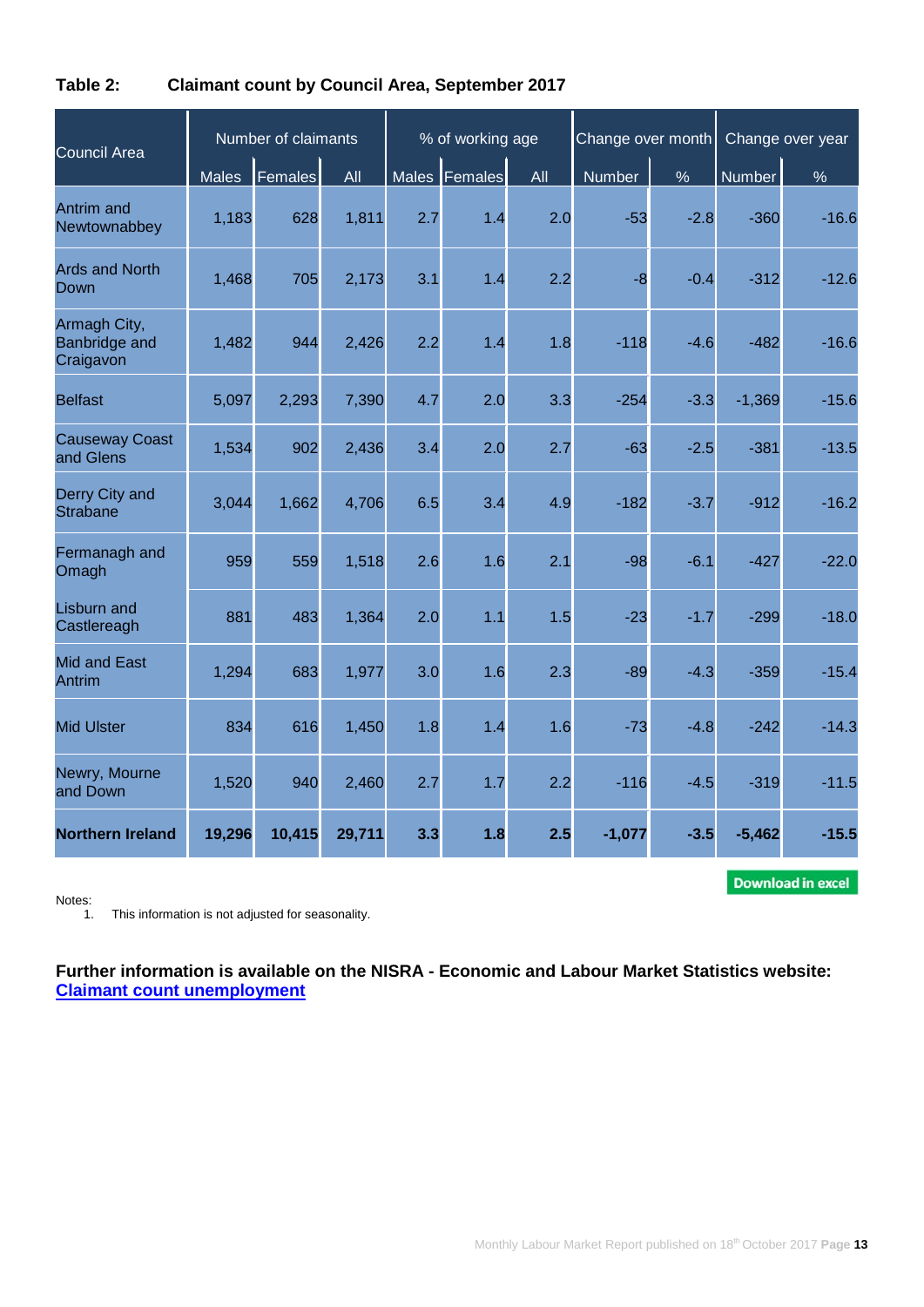# **Comparison between LFS unemployment and claimant count**

Economic and Labour Market Statistics (ELMS) publishes two measures of unemployment – the LFS unemployment and the claimant count. Although there is a large degree of overlap between the two series, they measure unemployment using different criteria. An overview of the differences between the LFS and claimant count measures of unemployment is provided at the following link: [Differences between LFS and](https://www.nisra.gov.uk/publications/differences-between-ilo-unemployment-and-claimant-count)  [claimant count unemployment](https://www.nisra.gov.uk/publications/differences-between-ilo-unemployment-and-claimant-count)

Figure 5 compares quarterly movements in unemployment and the monthly headline claimant count since 2007. The unemployment estimates shown in this comparison are based on aged 16 and over and refers to the total unemployed as a proportion of the economically active. The claimant count includes all claimants aged 16-64.



**Figure 5: Seasonally adjusted LFS unemployment and claimant count, 2007– 2017**

2. LFS unemployment is based on persons aged 16 and over and is the total unemployed as a proportion of the economically active.<br>3. Claimant count includes all claimants aged 16-64. 3. Claimant count includes all claimants aged 16-64.

The chart shows that, although the two series are measuring different things, the overall trend is similar over time. The LFS confidence intervals demonstrate the variability of the LFS estimate, showing that on many occasions the claimant count level falls within the range of the LFS estimate. Over the last 10 years, the lowest rates were recorded for both measures just prior to the economic downturn in 2008 – LFS unemployment was 29,000 in April – June 2007 and claimant count reached 23,500 in September 2007. The most recent LFS unemployment was reported as 41,000 (June - August 2017) and claimant count as 29,200 in September 2017.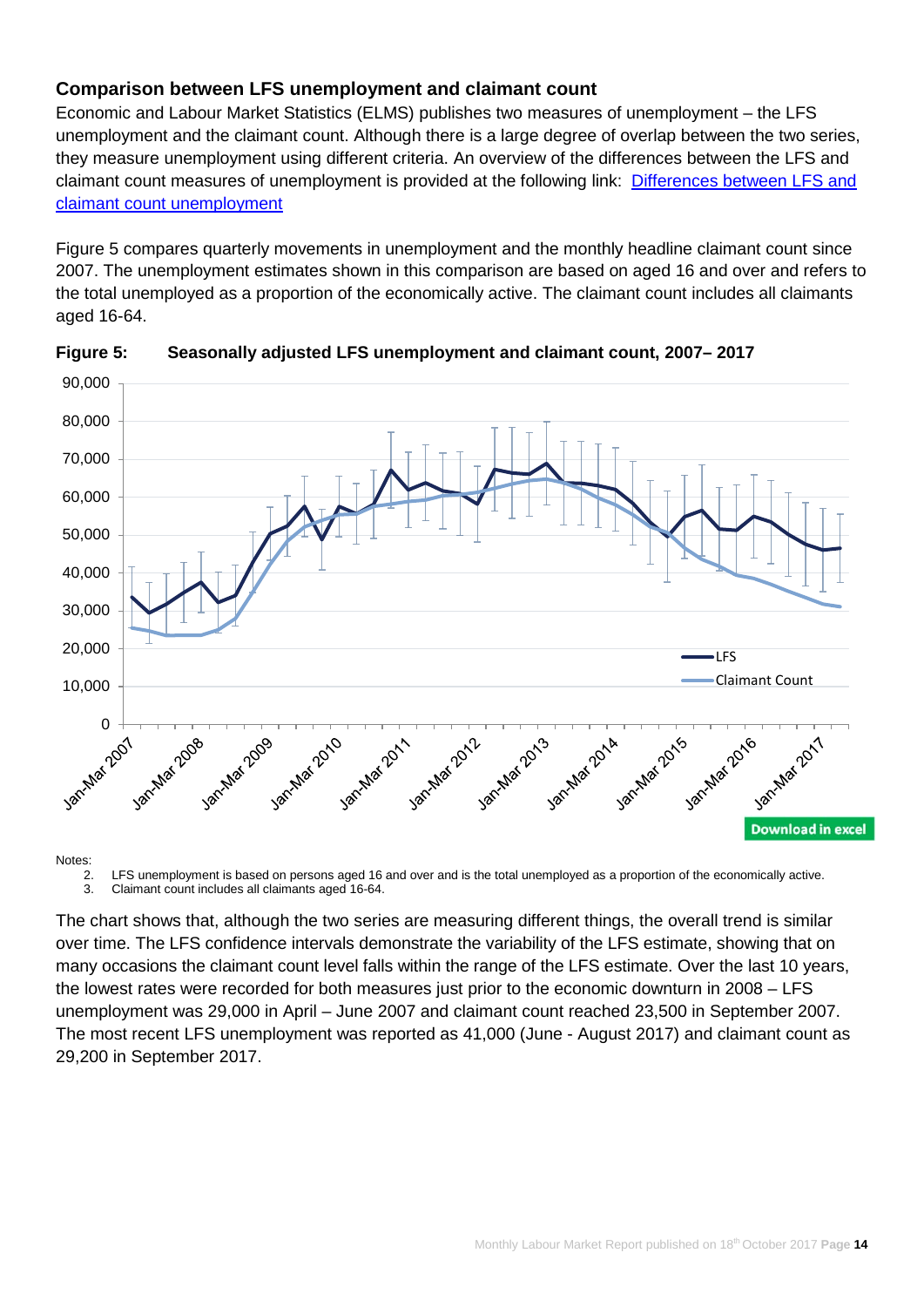# **Redundancies**

Under the Employment Rights (Northern Ireland) Order 1996 (Amended 8 October 2006) companies are only legally required to notify the Department of impending redundancies of 20 or more employees. Companies who propose less than 20 redundancies are not included in the statistics. As a result, the figures provided are likely to be an underestimate of total job losses, however it is not possible to quantify the extent of the shortfall.

**Redundancies:** Subject to the criteria mentioned above, employers must notify the Department of (a) redundancies proposed and (b) redundancies confirmed. Since all proposed redundancies do not actually take place, the confirmed total provides a better indication of real job losses.

# **Key Findings**

- **During September 2017 the Department was notified of 72 confirmed redundancies in Northern Ireland**
- **Confirmed redundancies decreased over the year**
- **Highest proportion of redundancies found in Manufacturing**
- **Outstanding (proposed but not confirmed) redundancies down 8% since this time last year**

# **Figure 6:**

**Confirmed and proposed redundancies – annual totals, 2006/07 – 2016/17 (October-September)**



#### **Confirmed and proposed redundancies**

The latest figures show that there were:

- 334 proposed redundancies notified between mid September 2017 and mid October 2017, representing an increase on the previous monthly period total of 70 proposed redundancies
- 72 confirmed redundancies in September 2017.

Over the latest twelve month period there were:

- 2,335 proposed redundancies, a decrease of 58% from the previous year (5,503)
- 1,932 confirmed redundancies which was a decrease of 45% from the previous year (3,493).

**Download in excel**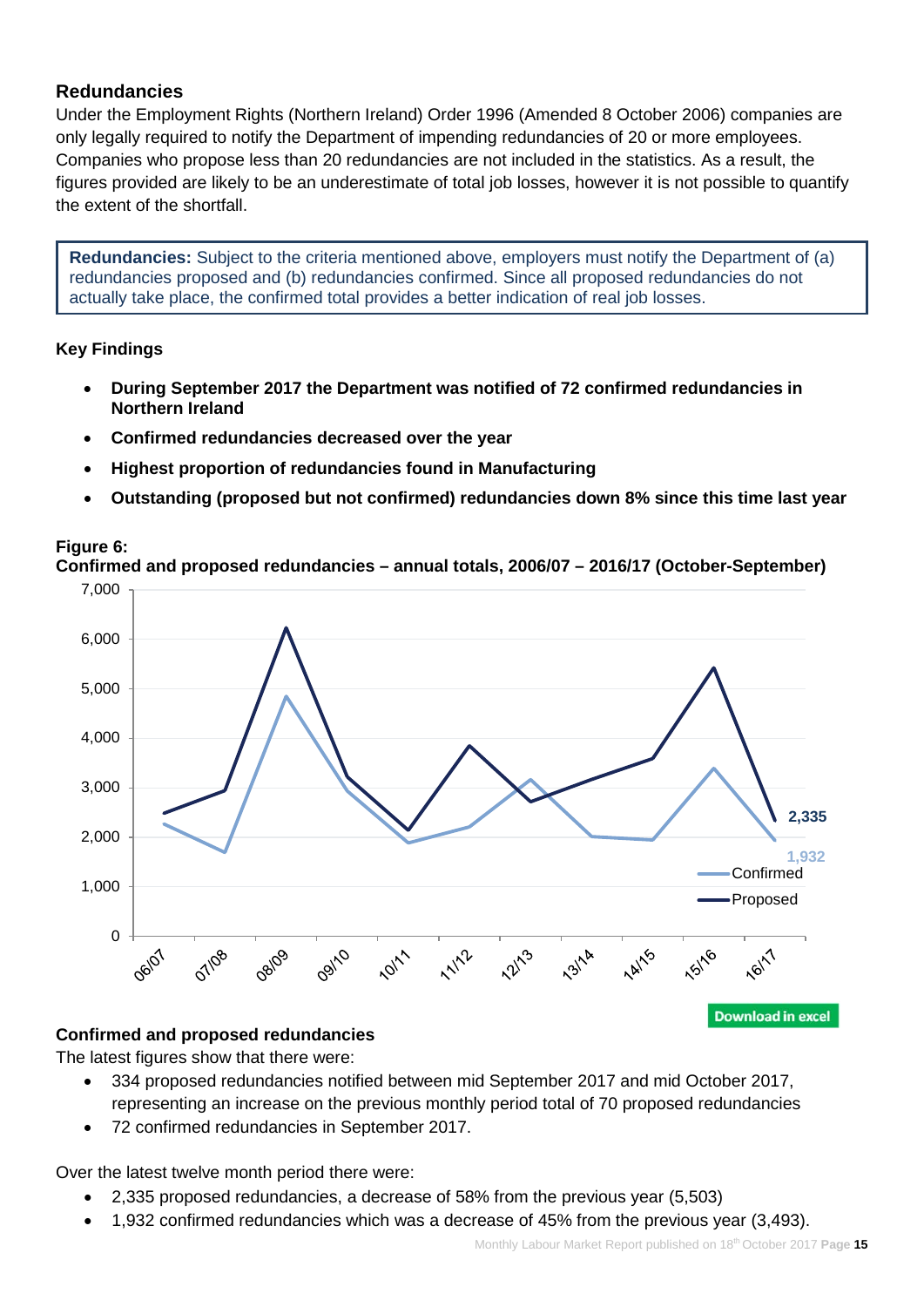Currently there are 2,063 outstanding redundancies (that is, proposed but not confirmed), which is 8% lower than this time last year (2,248). It should be noted that since all proposed redundancies do not actually take place, the confirmed total provides a better indication of real job losses.

# **Redundancies by sector**

Of the 1,932 confirmed redundancies:

- 989 or 51% were in manufacturing
- 396 redundancies (20% of all redundancies) occurred in the financial and insurance activities
- a further 216 redundancies (11% of all redundancies) occurred in wholesale and retail trade; repair of motor vehicles and motorcycles

**Further information is available on the NISRA - Economic and Labour Market Statistics website: [Redundancies](https://www.nisra.gov.uk/statistics/labour-market-and-social-welfare/redundancies)**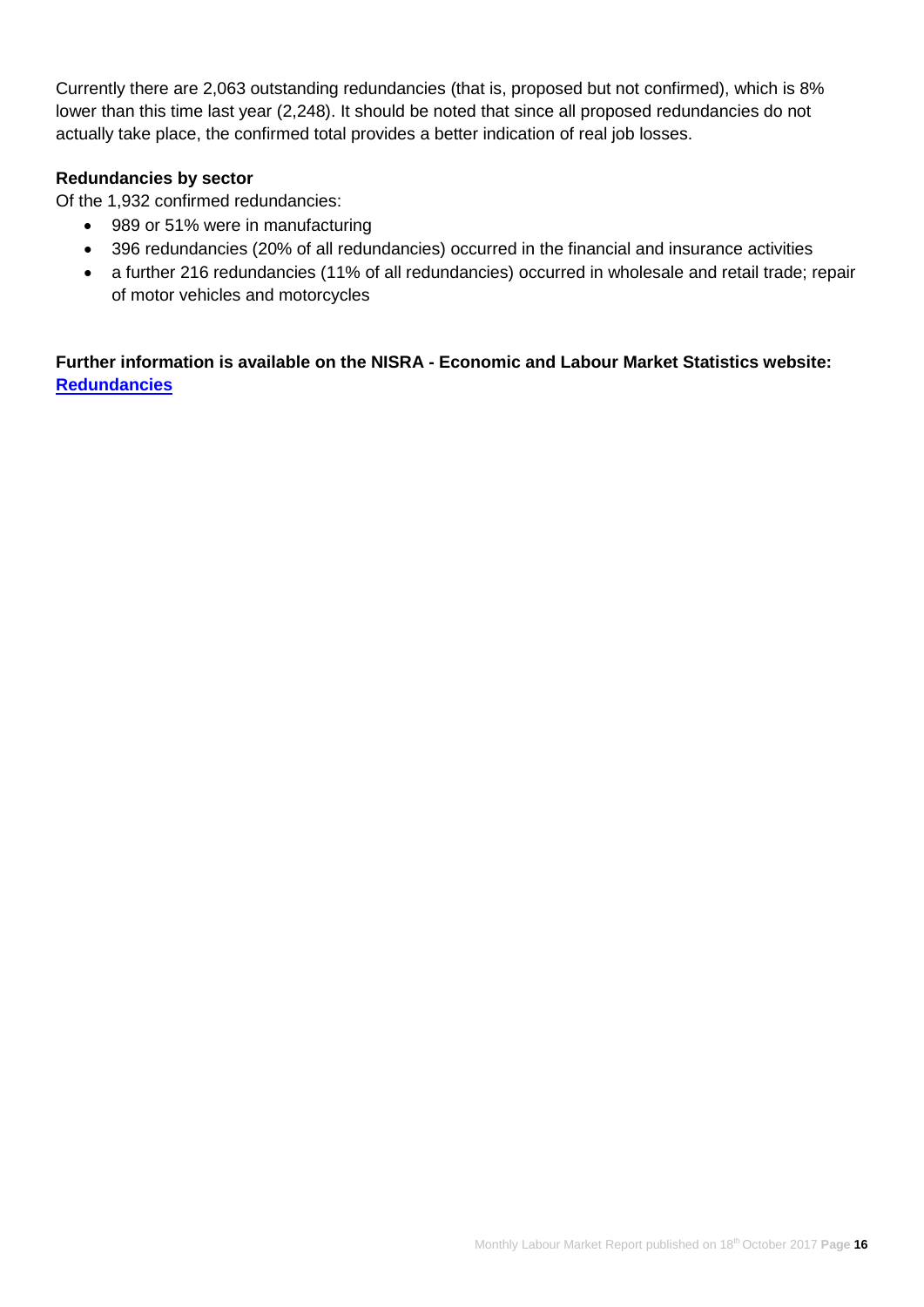# **LFS employment**

**LFS employed:** people aged 16 or over who did at least one hour of paid work in the reference week (whether as an employee or self-employed); those who had a paid job that they were temporarily away from; those on government-supported training and employee programmes and those doing unpaid family work.

Note: For analysis numbers refer to people aged 16 or over and rates relate to people ages between 16 and 64

# **Key Findings**

- **Employment rate decreased over the quarter and over the year**
- **The male and female employment rate decreased over the year**
- **NI employment rate was below the UK average and the lowest of the twelve UK regions**

78.0 76.0 **75.1%** 74.0 72.0 **Rate (%)** 70.0 **68.4%** 68.0 66.0 UK NI 64.0 62.0 + Jun-Aug 2011 Jun-Aug Jul Jun-Aug Jun-Aug 2009 Junity Junity of the College of the Mary Junity of the Blue Asia

**Figure 7: Seasonally adjusted employment rate, Jun-Aug 2007 to Jun-Aug 2017**

#### **Employment**

Figure 7 shows that the NI employment rate has consistently been below the UK average over the last 10 years. The most recent NI employment rate for those aged 16-64 for the period June - August 2017 was estimated at 68.4%, this represents:

- a decrease of 0.3 pps over the quarter.
- a decrease of 1.6 pps over the year.

**Download in excel**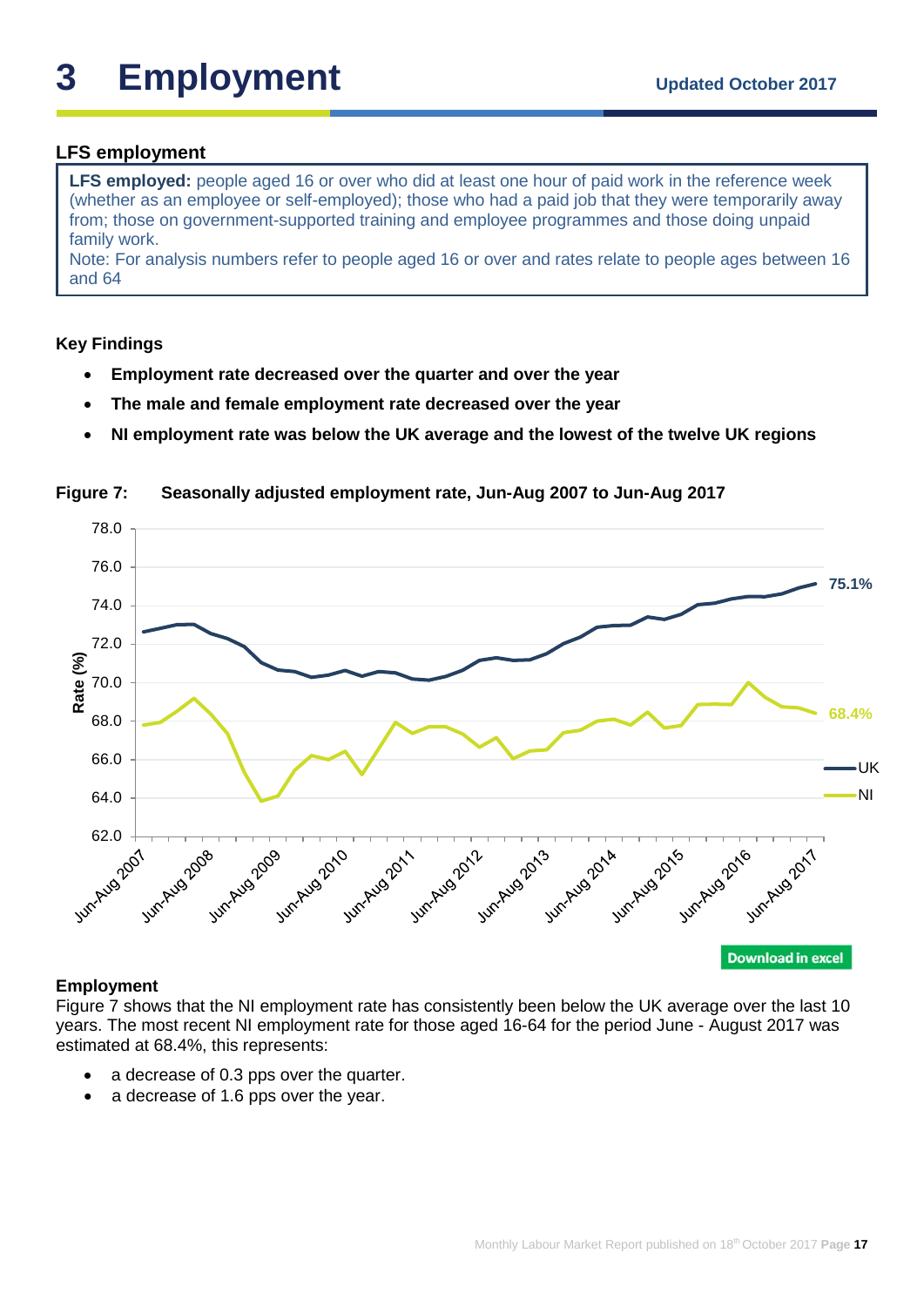The number of persons in employment (16+) in the period June - August 2017 was estimated at 830,000, which was:

- an increase of 6,000 over the quarter and
- a decrease of 15,000 over the year.

## **Employment by gender**

Of the total number of those aged between 16 and 64 in employment, 53% (438,000) were male and 47% (392,000) were female, within which:

- the male 16-64 employment rate (72.4%) decreased by 0.8 pps over the year
- the female 16-64 rate (64.5%) decreased by 2.4 pps over the year

# **Regional comparison**

The employment rate in NI (68.4%) was:

- below the UK average (75.1%)
- the lowest rate among the twelve UK regions.

# **Further information is available on the NISRA - Economic and Labour Market Statistics website: [LFS employment](https://www.nisra.gov.uk/statistics/labour-market-and-social-welfare/labour-force-survey)**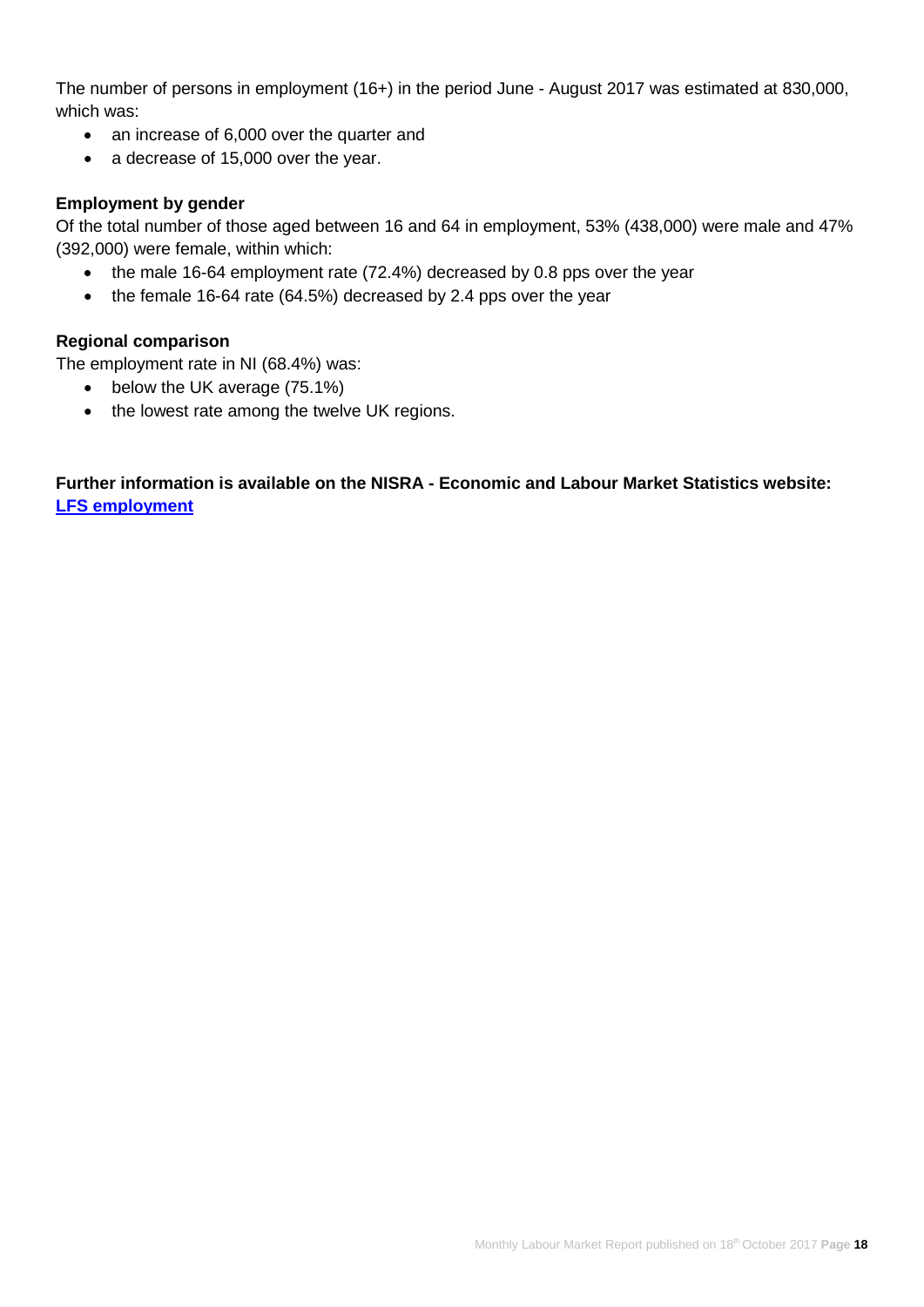# **Quarterly Employment Survey (QES) – First published September 2017**

The QES is a business survey which samples approximately 5,700 companies who are asked to supply the Department with employment data for each of their business activities. This information is then collated by Economic and Labour Market Statistics, from which employee jobs estimates are produced.

**QES employee:** An employee is defined as anyone aged 16 years or over that is directly paid from a business's payroll for carrying out a full-time or part-time job or being on a training scheme in Northern Ireland.

#### **Key Findings**

- **Employee jobs increased over the quarter and increased over the year**
- **The UK figures now stand at 6.5% above their pre-downturn peak, whilst NI now stands at 2.3% above its pre-downturn peak.**
- **Private sector employee jobs increased over the second quarter (Q2) of 2017 and over the year to an historical high while the public sector decreased over the quarter and over the year.**



#### **Figure 8: Index of Employee Jobs, June 2007 to June 2017**

**Figures are indexed to June 2007**

Figure 8 shows the estimated seasonally adjusted employee jobs, indexed to allow comparison between NI and the UK. Both series show a peak in June 2008 with the UK reaching its lowest point in December 2010 –one year before the NI low in December 2011. The UK has now been above its pre-downturn peak since June 2014, whilst NI has been above its pre-downturn peak since March 2016.

#### **Employee Jobs**

The seasonally adjusted employee jobs total in Northern Ireland at June 2017 was 749,740, which was:

- an increase of 0.6% (4,680 jobs) from the March 2017 estimate of 745,050
- an increase of 1.4% (10,100 jobs) over the year.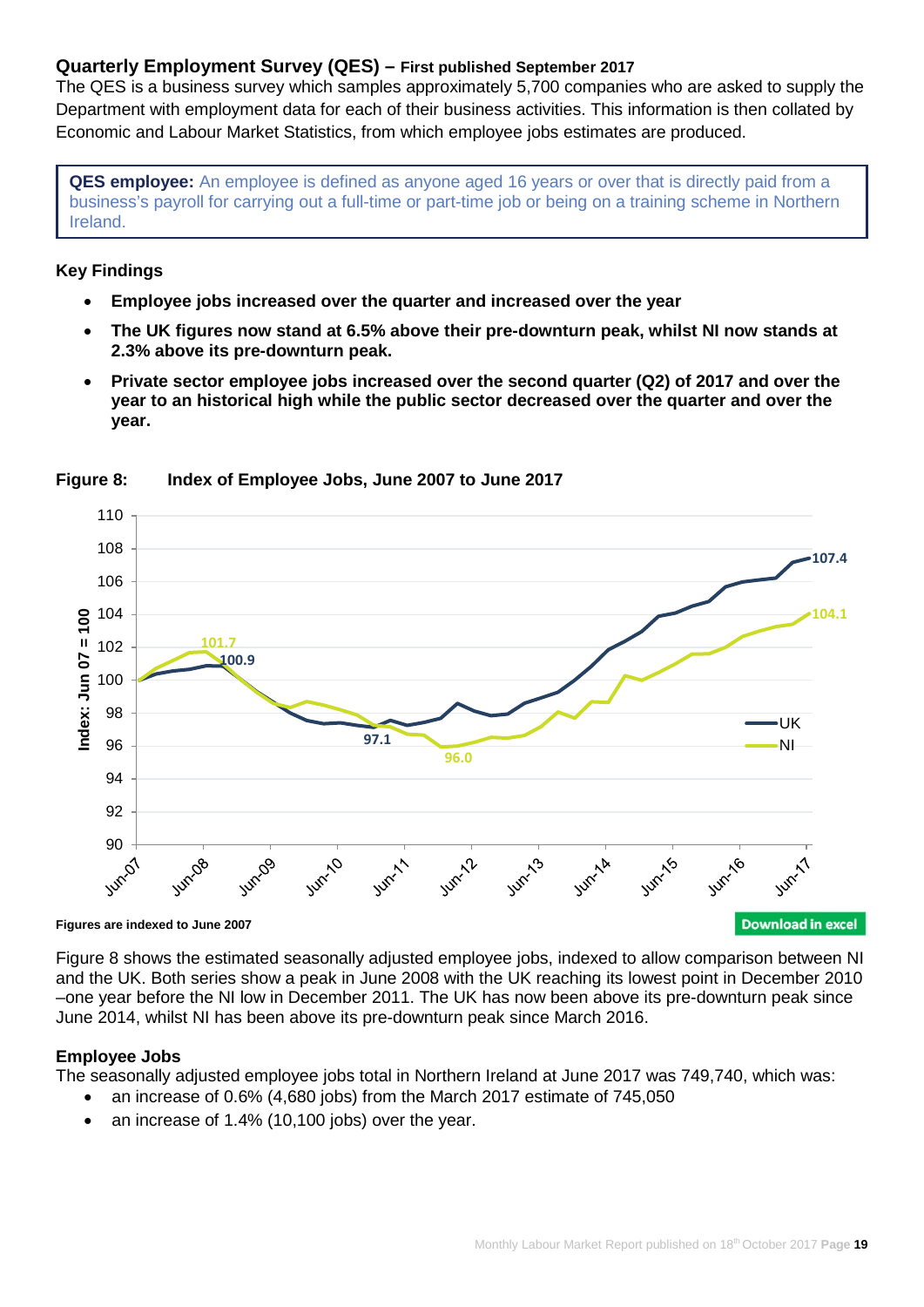## **Employee jobs by sector**

The seasonally adjusted quarterly change consisted of:

- increases across all of the industry sectors; 0.9% (750 jobs) in the manufacturing sector, 2.4% (760 jobs) in the construction sector, 0.4% (2,730 jobs) in the services sector and 1.9% (440 jobs) in the other industries sector.
- a decrease of 0.3% (-570 jobs) in the public sector; and an increase of 0.5% (2,970 jobs) in the private sector.

Over the year to June 2017:

- the public sector decreased by 0.3% (-630 jobs)
- the private sector increased by 2.0% (10,700 jobs).



#### **Figure 9: Index of NI Private and Public Sector Jobs, June 2007 – June 2017**

<sup>1</sup> Users of QES data should be aware that the sample coverage used to derive employee jobs estimates in Northern Ireland has been extended.

This has resulted in a discontinuity in the QES employee jobs series from the reference period Q3 2009 onwards. <sup>2</sup> Royal Mail plc is included in the public sector for September 2013 and earlier periods, but not for subsequent periods.

<sup>3</sup> Lloyds Banking Group and its subsidiaries are included in public sector estimates from December 2008 to December 2013 but not in earlier or subsequent periods.

Private sector employee jobs have grown to a series high in June 2017 (547,170 jobs), to now stand at 6.2% above a series peak which occurred in June 2008. However there is some evidence that the annual growth in private sector jobs is slowing (from 17,130 over the year to June 2016 to 10,700 over the year to June 2017). Public sector jobs decreased by 570 jobs (-0.3%) over the quarter and is now 10.5% below its series peak which occurred in September 2009.

# **Further information is available on the NISRA - Economic and Labour Market Statistics website: [Quarterly Employment Survey](https://www.nisra.gov.uk/statistics/labour-market-and-social-welfare/quarterly-employment-survey)**

**Further breakdowns of employee jobs by geography and industry are available from the [Business](https://www.nisra.gov.uk/statistics/annual-employee-jobs-surveys/business-register-and-employment-survey)  [Register and Employment Survey.](https://www.nisra.gov.uk/statistics/annual-employee-jobs-surveys/business-register-and-employment-survey)**

**Download in excel**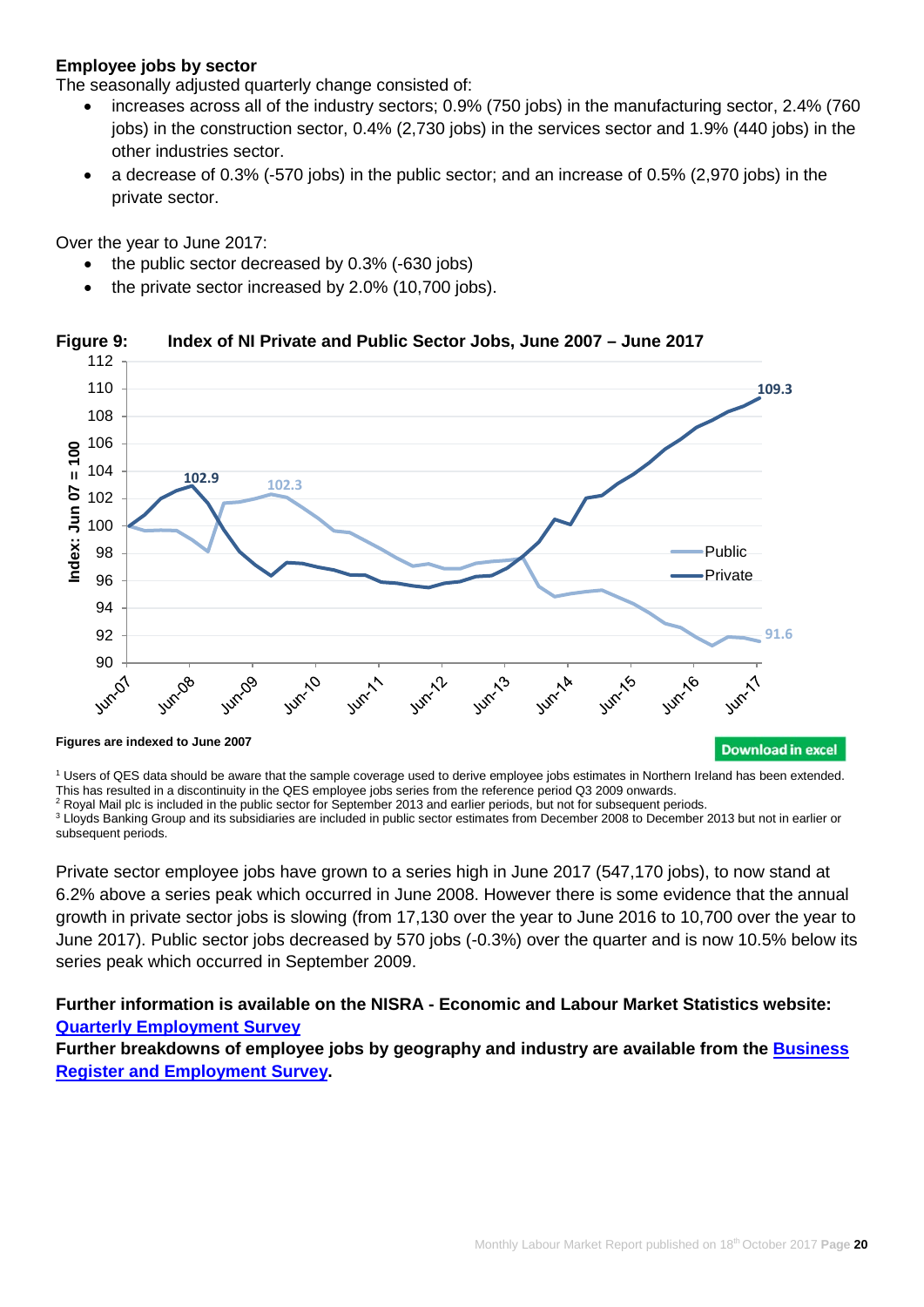# **Comparisons between LFS Employment and QES Employee Jobs**

The concept of employment (measured by the LFS as the number of people in work) differs from the concept of jobs, since a person can have more than one job, and some jobs may be shared by more than one person.

The LFS and QES measure employment in different ways. The LFS is a sample survey carried out by interviewing individuals about their personal circumstances and work. The QES is a quarterly survey of businesses which provides short term employee jobs estimates for Northern Ireland. It surveys all public sector jobs, all private sector firms with 25 or more employees and a sample of the remainder. LFS employment figures are based on a rolling three month period and QES measures the number of jobs on a particular day.

LFS employment includes those who are employed, self-employed, unpaid family workers and those on Government supported training programmes. QES employee jobs include full-time and part-time jobs and those on a training scheme and excludes self-employed.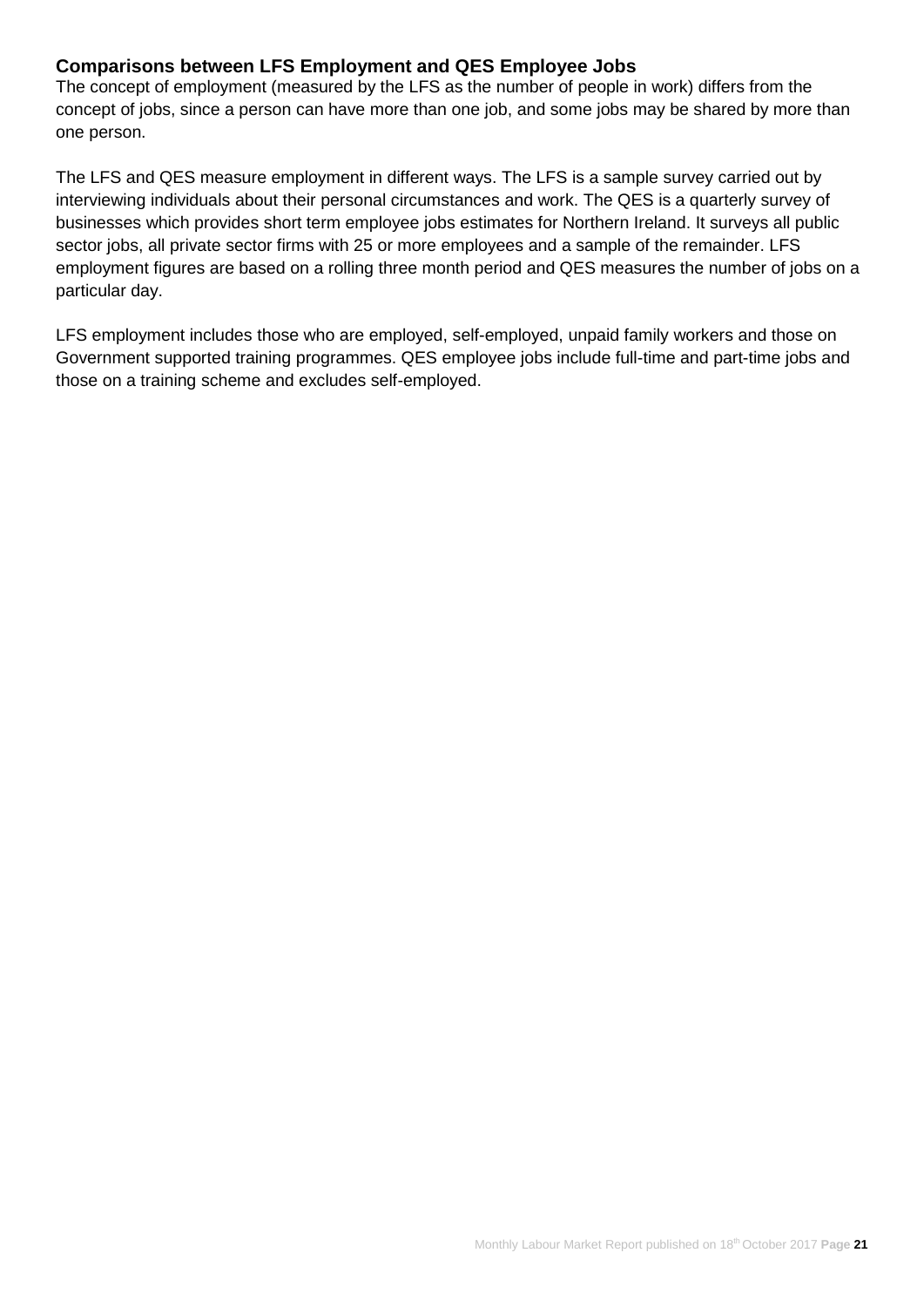#### **Vacancies – First published July 2017**

Headline figures are presented for vacancies which have been notified to JobCentres / Jobs & Benefits Offices (J&BO) of the Department for Communities (DfC). A small proportion of vacancies notified are based in the UK mainland or in the Republic of Ireland. The statistics do not represent the total unsatisfied demand for staff by employers, but are only those vacant positions notified by employers to DfC.

There were 14,994 vacancies notified in the first quarter of the 2017 financial year, a decrease of 6% when compared against the same period in the 2016 financial year.

| <b>Financial Year</b><br>2016/17 | Full-Time | Part-Time | Casual | Not Known      | Total  |
|----------------------------------|-----------|-----------|--------|----------------|--------|
| <b>Jul-16</b>                    | 2,370     | 1,590     | 383    |                | 4,343  |
| <b>Aug-16</b>                    | 3,384     | 1,974     | 491    |                | 5,849  |
| Sep-16                           | 3,578     | 2,627     | 554    |                | 6,759  |
| Oct-16                           | 2,888     | 2,130     | 422    |                | 5,440  |
| <b>Nov-16</b>                    | 2,889     | 2,023     | 521    |                | 5,433  |
| <b>Dec-16</b>                    | 1,552     | 861       | 220    |                | 2,633  |
| <b>Jan-17</b>                    | 2,843     | 1,635     | 370    |                | 4,848  |
| Feb-17                           | 2,518     | 1,515     | 351    | $\overline{1}$ | 4,385  |
| <b>Mar-17</b>                    | 3,186     | 1,688     | 378    |                | 5,242  |
| <b>Financial Year</b><br>2017/18 |           |           |        |                |        |
| Apr-17                           | 2,537     | 1,240     | 343    |                | 4,120  |
| May-17                           | 3,406     | 1,754     | 375    |                | 5,535  |
| <b>Jun-17</b>                    | 3,248     | 1,730     | 361    |                | 5,339  |
| <b>Total</b>                     | 34,399    | 20,767    | 4,769  | $\mathbf{1}$   | 59,936 |

## **Table 3: Monthly Notified Vacancies, 2016/17 – 2017/18**

Download in excel

#### **Figures in the above table are not National Statistics.**

(1) Monthly notified vacancies are all new vacancy positions notified and added to JobCentres / Jobs & Benefits Offices of the Department for Communities. Notified is subdivided by financial years which run from 1st April to 31st March. All statistics are derived from data extracted from the Department for Communities Client Management System (CMS) on 4th Aug 2017.

(2) Vacancies data is published quarterly and reported by financial year. Data for Jul-Sep 2017/18 will be published on 25th Nov 2017.

#### **Further statistics are available on the DfC website: [DfC Statistics](https://www.communities-ni.gov.uk/topics/dfc-statistics-and-research)**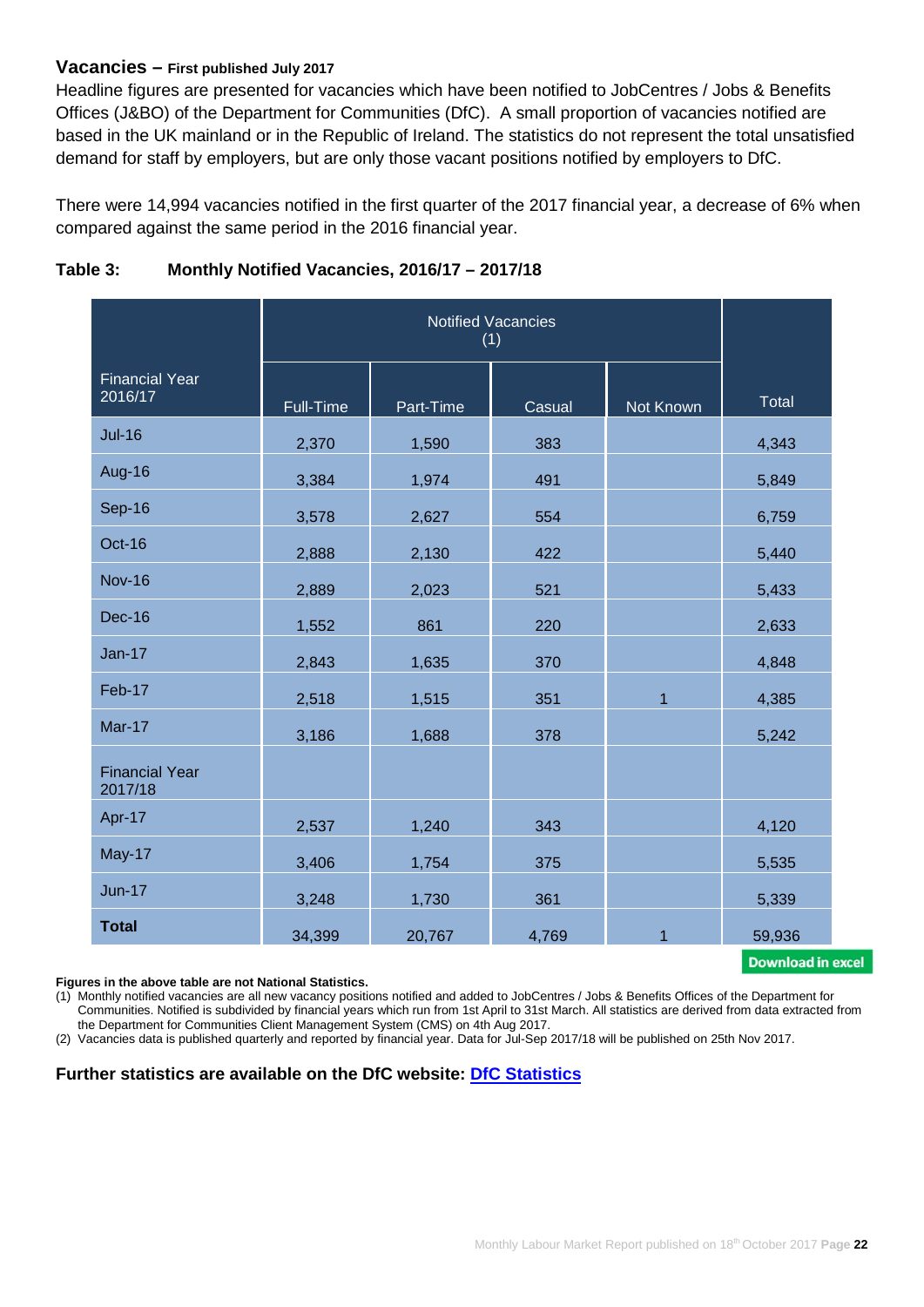# **LFS economic inactivity**

**Economically inactive:** people who are neither in employment nor unemployed on the ILO measure. This group includes all those who are looking after a home, long term sick or disabled, students and retired.

## **Key Findings**

- **Largest annual increase in NI economically inactive rate since June - August 2009**
- **NI economic inactivity highest of the twelve UK regions**
- **Of the 16-64 economically inactive, 19% wanted to work**



**Figure 10: Seasonally adjusted economic inactivity rates (16-64), Jun-Aug 2007 to Jun-Aug 2017**

Figure 10 shows that over the last 10 years the NI economic inactivity rate was consistently higher than the UK.

#### **Economically inactive**

The seasonally adjusted economic inactivity rate (16-64) for June - August 2017 was estimated at 28.1%, which represented:

- an increase of 0.7 percentage points over the quarter
- an increase of 2.3 percentage points over the year which was a statistically significant change and likely to reflect real change.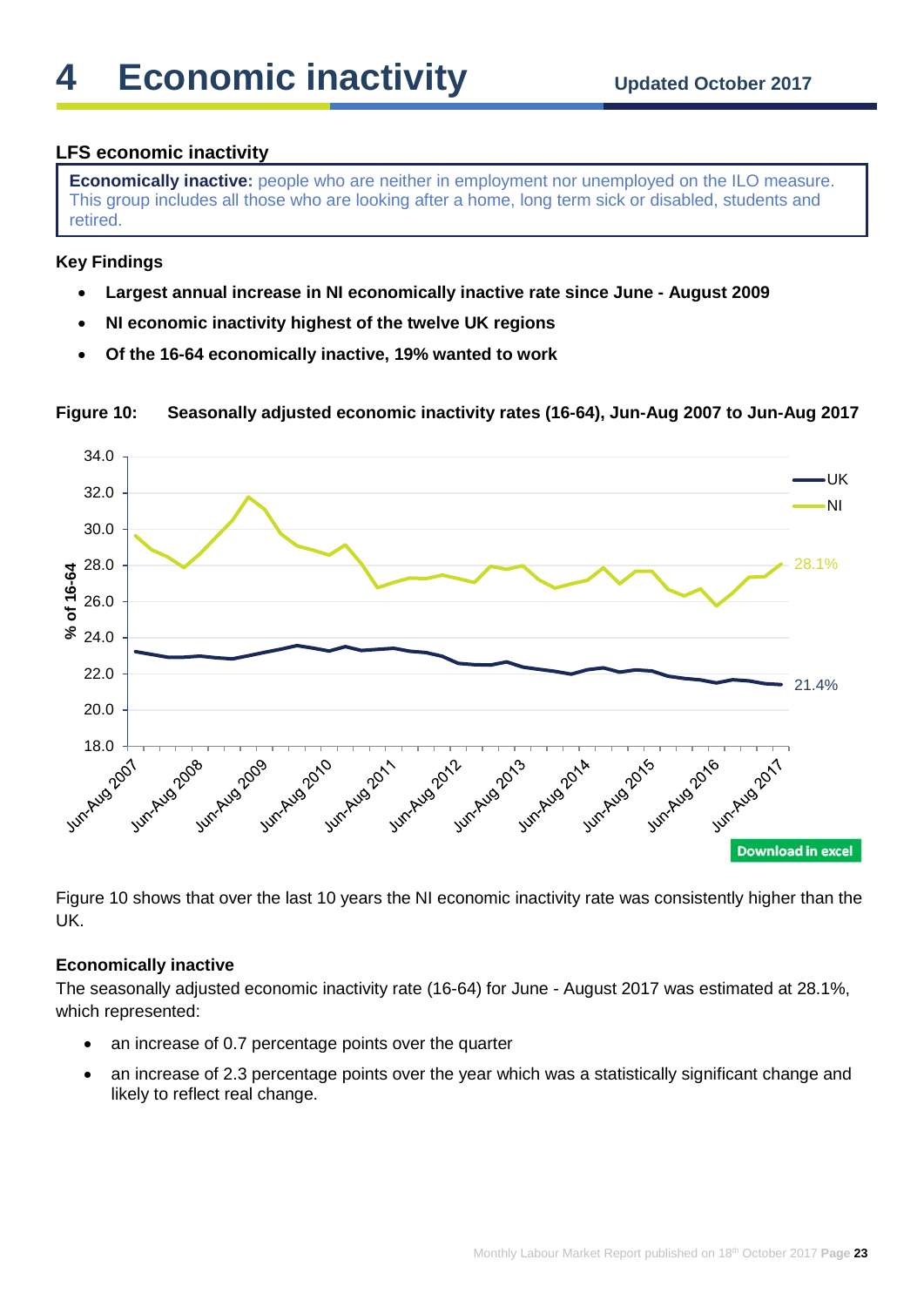The number of economically inactive persons (16-64) was estimated at 329,000, which was:

- an increase of 8,000 over the quarter and
- an increase of 28,000 over the year.

Of the economically inactive:

• 40% (131,000) were male and 60% (198,000) were female

Figures unadjusted for seasonality show that, of the economically inactive:

- 81% did not want a job while 19% did
- Of those who didn't want to work 31% were long-term sick / disabled, 26% were students, 24% were looking after the family / home, 10% were retired and 10% cited an 'other' reason for inactivity.

#### **Regional comparison**

The NI economic inactivity rate for those aged 16-64 stood at 28.1%. This was:

- significantly higher than the UK average rate (21.4%)
- the highest of the twelve UK regions.

# **Further information is available on the NISRA - Economic and Labour Market Statistics website: [LFS economic inactivity](https://www.nisra.gov.uk/statistics/labour-market-and-social-welfare/labour-force-survey)**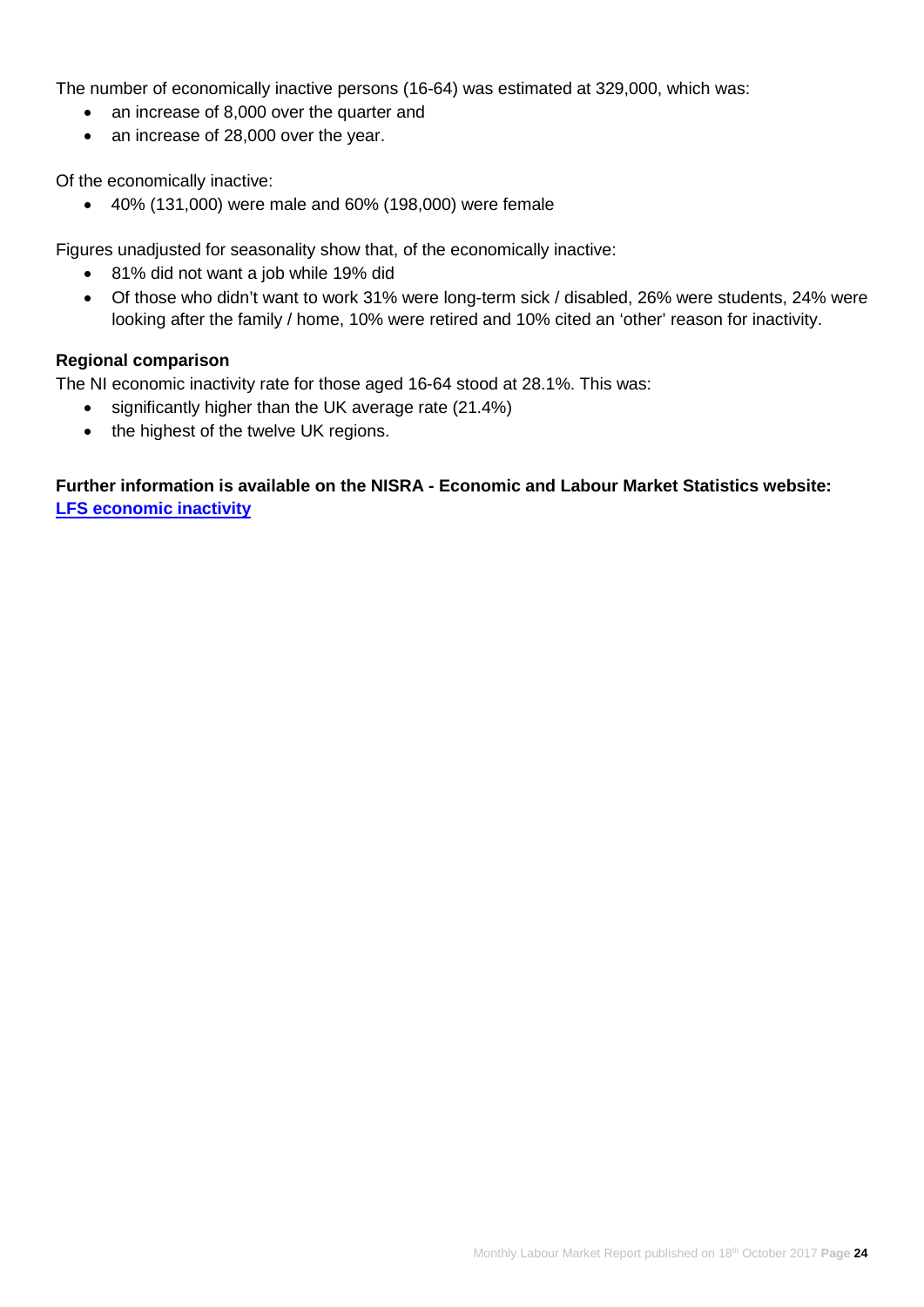# **Annual Survey of Hours and Earnings (ASHE)**

ASHE provides information on employees' hourly, weekly and annual earnings by gender, work pattern, industry and occupation. It has been designed by the Office for National Statistics and is carried out in Northern Ireland by NISRA statisticians. ASHE 2017 will be available on 26th October.

**Median earnings:** Both median and mean results are reported by ASHE. The mean is the arithmetic average while the median is the value below which 50 per cent of employees fall. The median is often preferred for skewed data such as earnings as it is influenced less by extreme values.

# **Key Findings**

- **Median weekly earnings for full-time employees in NI at April 2016 were up from 2015**
- **The lowest 10% experienced a larger increase than those in the highest 10%**
- **NI had the fourth lowest median gross weekly earnings of the UK regions**



# **Figure 11: Median gross weekly earnings for full-time employees in NI and the UK, 1997-2016**

#### **Earnings**

Figure 11 shows that for almost 20 years the median gross weekly earnings for full-time employees in NI has consistently been below the UK average. Results for 2016 showed that:

- median gross weekly earnings for full-time employees were £495, up 2.2% from £485 in 2015, which was the second consecutive annual increase in inflation adjusted earnings
- the increase for NI full-time employees mirrored the 2.2% increase in the UK (to £539)
- full-time employees in NI had the fourth lowest median gross weekly earnings (£495) among the twelve UK regions
- those in the lowest 10 per cent of the full-time weekly earnings distribution experienced a larger increase (4.7%) than those in the highest 10 per cent (2.9%)

# **Further information is available on the NISRA - Economic and Labour Market Statistics website: [Annual Survey of Hours and Earnings](https://www.nisra.gov.uk/statistics/labour-market-and-social-welfare/annual-survey-hours-and-earnings)**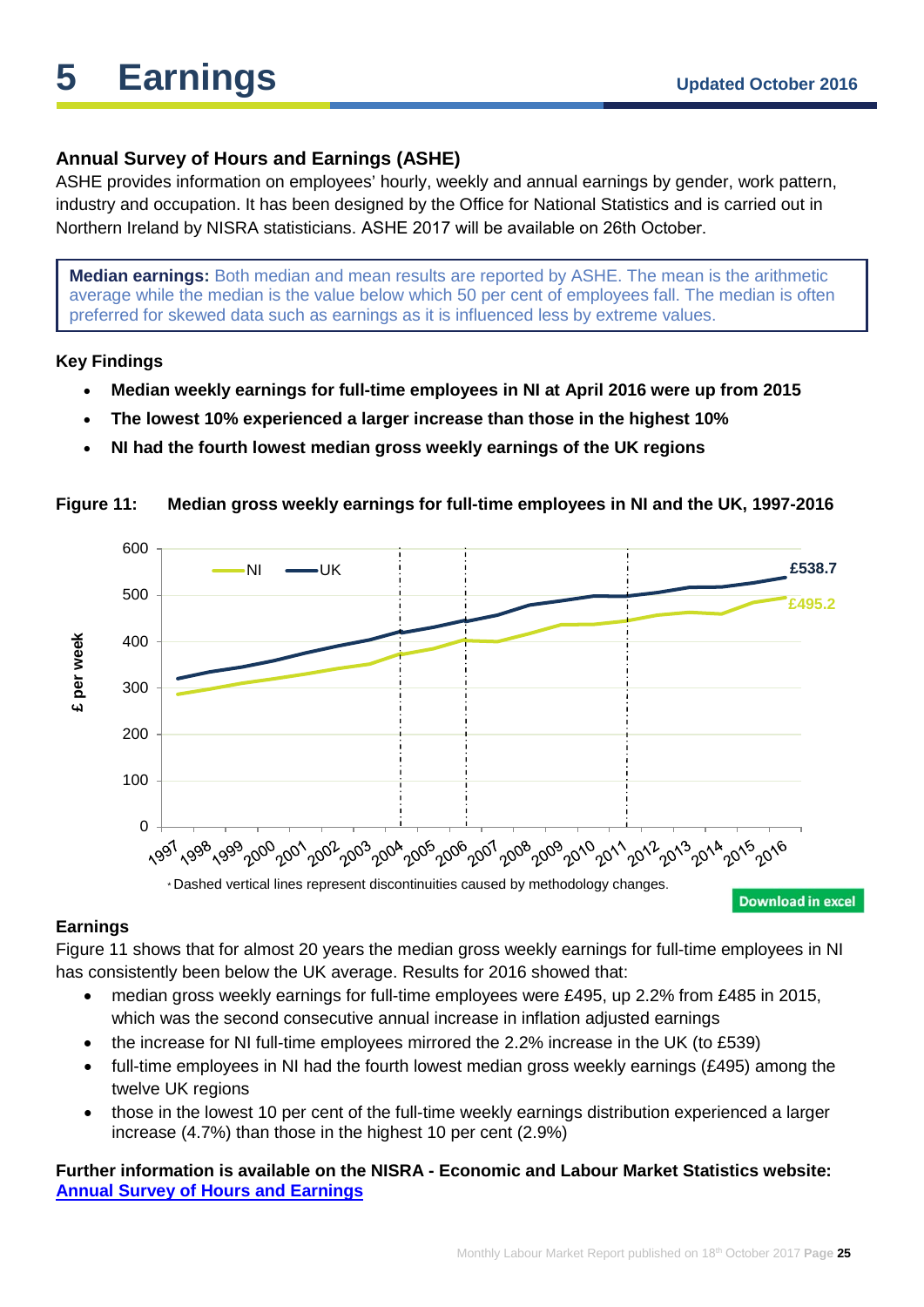# **6** Further Information **Updated October 2017**

# **LFS unemployment**

The definition of unemployment used in the Labour Force Survey (LFS) is in accordance with that of the International Labour Organisation (ILO). The ILO unemployed includes those without a job who were able to start work in the two weeks following their LFS interview and had either looked for work in the four weeks prior to interview or were waiting to start a job they had already obtained.

Unemployment rate - the percentage of economically active people who are unemployed.

Please note that it is possible for the number of unemployed to increase and the unemployment rate to fall during the same period, as the latter measure is a ratio e.g. if the number of economically active has increased at a faster rate than the number unemployed, the unemployment rate will fall.

#### **LFS employment**

The definition of ILO employed applies to anyone (aged 16 or over) who has done at least one hour's paid work in the week prior to interview, or has a job they are temporarily away from (e.g. on holiday). Also included are people who do unpaid work in a family business and people on Government-supported employment training schemes.

The ILO measures are particularly useful for examining short term and long term trends over time and key LFS time series data are available both seasonally adjusted and unadjusted.

#### **Sampling variability**

The LFS is a sample survey, and as such, estimates obtained from it are subject to sampling variability. If we drew many samples each would give a different result. The ranges shown for the LFS data in the table overleaf represent 95% confidence intervals i.e. we would expect that in 95% of samples the range would contain the true value. These confidence intervals have been calculated using data that is not seasonally adjusted, with the relevant sampling errors produced then applied to the seasonally adjusted data.

If the 'annual change' for an estimate has increased or decreased by more than the 'sampling variability of the change', this change would be statistically significant. The annual changes for the main LFS categories of employment, unemployment and economic inactivity were tested for statistical significance. The results showed the annual change in the economic inactivity (16+) and the economic inactivity rate (16-64) were statistically significant i.e. the recorded changes exceeded the variability expected from a sample survey of this size and were likely to reflect real changes. None of the reported changes in unemployment or employment were statistically significant over the quarter or the year.

Table 4 shows the sampling variability of the estimates, and quarterly and annual changes. The final column contains the sampling variability that can be used when assessing change between two independent samples. Due to the LFS five wave structure this means it can be used to assess changes over six quarters or more.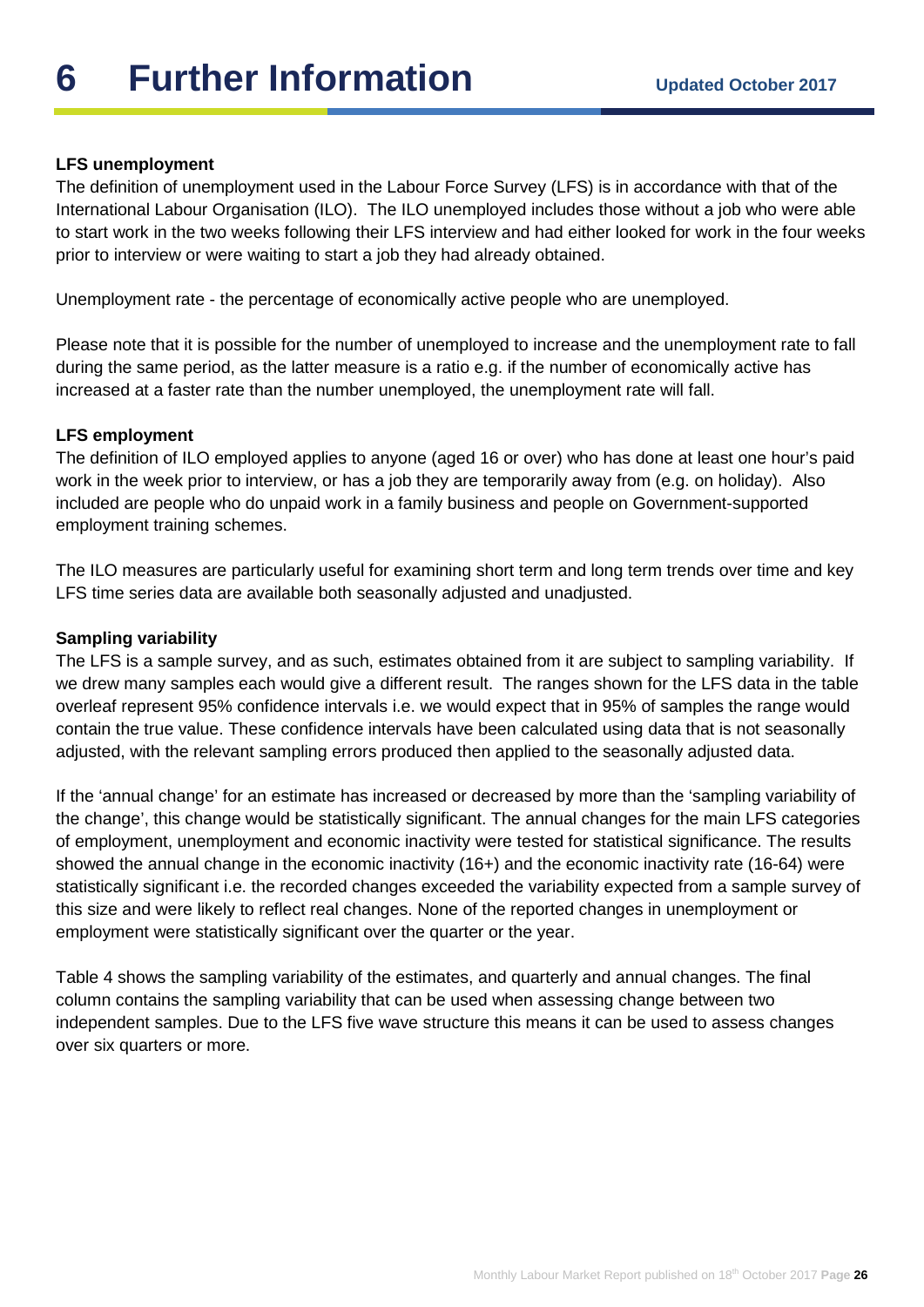|  | Table 4: Sampling variability of labour market estimates, June - August 2017 |  |
|--|------------------------------------------------------------------------------|--|
|--|------------------------------------------------------------------------------|--|

|                                          | <b>Reference</b><br>period | <b>Estimate</b> | <b>Sampling</b><br>variability<br><b>of</b><br>estimate | <b>Change</b><br>over<br>quarter | <b>Sampling</b><br>variability of<br>quarterly<br>change | Change<br>over<br>year | <b>Sampling</b><br>variability<br>of annual<br>change | <b>Sampling</b><br>variability<br>of change |
|------------------------------------------|----------------------------|-----------------|---------------------------------------------------------|----------------------------------|----------------------------------------------------------|------------------------|-------------------------------------------------------|---------------------------------------------|
| Unemployment <sup>1</sup>                | Jun-Aug<br>2017            | 41,000          | $+/-9,000$                                              | $-5,000$                         | $+/-10,000$                                              | $-8,000$               | $+/-14,000$                                           | $+/-14,000$                                 |
| Employment <sup>2</sup>                  | Jun-Aug<br>2017            | 830,000         | $+/-25,000$                                             | 6,000                            | $+/-18,000$                                              | $-15,000$              | $+/-32,000$                                           | $+/-35,000$                                 |
| Economically<br>inactive <sup>2</sup>    | Jun-Aug<br>2017            | 591,000         | $+/-22,000$                                             | 1,000                            | $+/-16,000$                                              | 31,000                 | $+/-29,000$                                           | $+/-32,000$                                 |
| <b>Unemployment</b><br>rate <sup>1</sup> | Jun-Aug<br>2017            | 4.7%            | $+/-1.1$ pps                                            | $-0.5$ pps                       | $+/-1.1$ pps                                             | $-0.8$ pps             | $+/-1.5$ pps                                          | $+/-1.6$ pps                                |
| Employment<br>rate $2$                   | Jun-Aug<br>2017            | 68.4%           | $+/-1.8$ pps                                            | $-0.3$ pps                       | $+/-1.3$ pps                                             | $-1.6$ pps             | $+/-2.4$ pps                                          | $+/-2.6$ pps                                |
| Economic<br>inactivity rate <sup>2</sup> | Jun-Aug<br>2017            | 28.1%           | $+/-1.8$ pps                                            | 0.7pps                           | $+/-1.3$ pps                                             | 2.3pps                 | $+/-2.3$ pps                                          | $+/-2.5$ pps                                |

 $1$  People aged 16 and over. Unemployment rate = total unemployed as a proportion of the economically active.

<sup>2</sup> Levels for all persons aged 16 and over, rates for working age (16-64).

**Download in excel** 

Please see attached link for further LFS notes and definitions: [Labour Force Survey Background Information](https://www.nisra.gov.uk/publications/labour-force-survey-background-information)

# **LFS Comparisons**

Estimates of employment, unemployment, and economic inactivity are derived from the LFS, a survey of households. The most robust estimates of short-term movements in these estimates are obtained by comparing the estimates over rolling three month periods. For example the 3 months ending August 2017 should be compared with the estimates for March - May 2017, which were first published on 12<sup>th</sup> July 2017. This provides a more robust estimate than comparing with the estimates for May - July 2017. This is because the June and July data are included within both estimates, so effectively observed differences are those between the individual months of May 2017 and August 2017. The LFS is sampled such that it is representative of the NI population over a three month period, not for single month periods.

# **Seasonal adjustment**

All estimates discussed in this Statistical Bulletin are seasonally adjusted except where otherwise stated. Like many economic indicators, the labour market is affected by factors that tend to occur at around the same time every year; for example school leavers entering the labour market in July and whether Easter falls in March or April. In order to compare movements other than annual changes in labour market statistics, such as since the previous quarter or since the previous month, the data are seasonally adjusted to remove the effects of seasonal factors and the arrangement of the calendar.

# **LFS revisions**

LFS microdata have recently been revised to incorporate the latest population estimates. The revisions affect LFS data from the period May - July 2012 onwards and were first published in May 2017. The magnitude of the revisions are relatively small, with the revisions to the unemployment rate falling within +/- 0.1 percentage points and the working age employment rate within +/- 0.2 percentage points. The procedures being applied to the NI LFS results are consistent with those applied by the Office for National Statistics to other UK regions.

More information on the revision policy concerning labour market statistics can be found through the link below:

[Labour market statistics revisions policy](https://www.ons.gov.uk/methodology/methodologytopicsandstatisticalconcepts/revisions/revisionspoliciesforlabourmarketstatistics)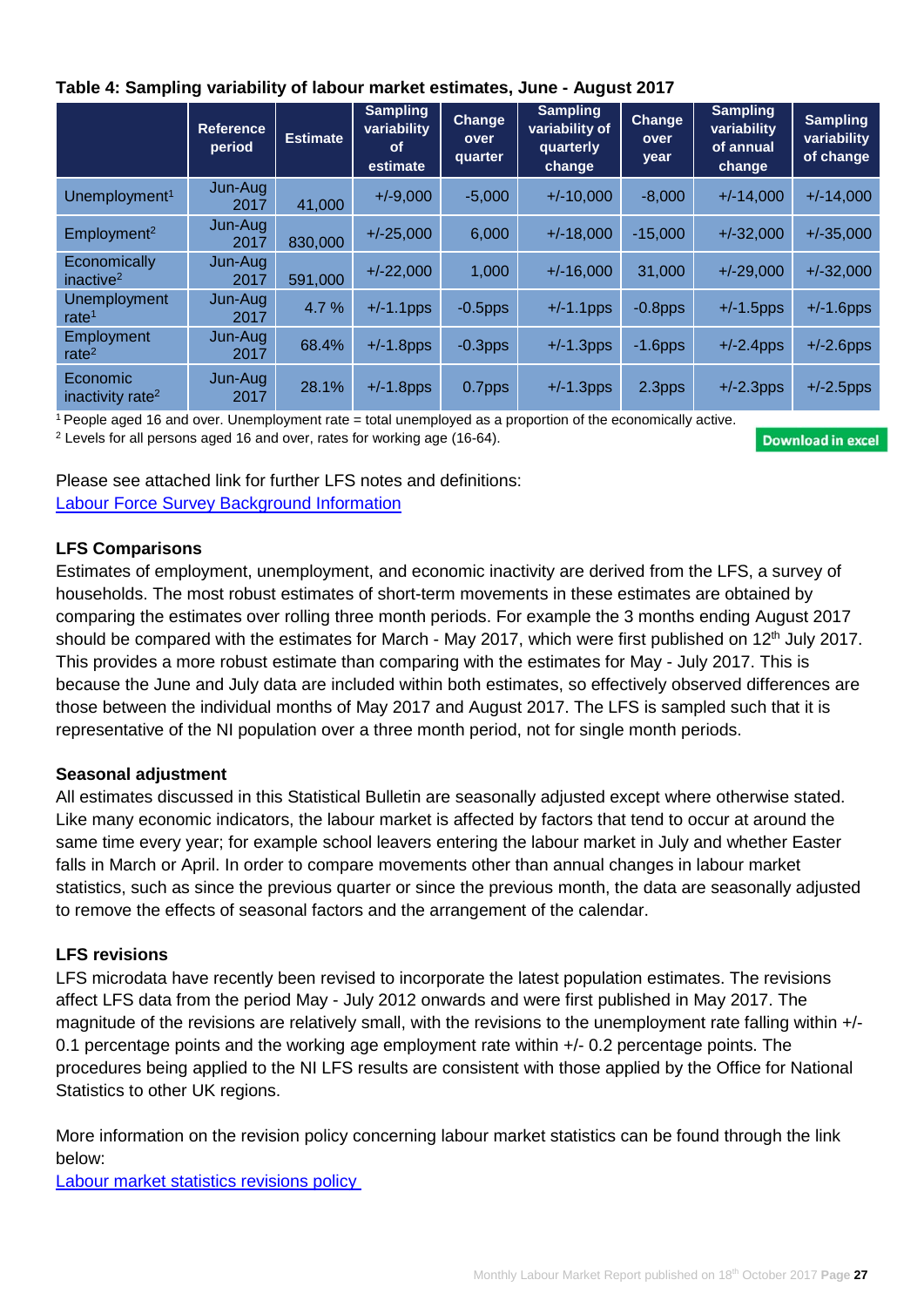# **Definition of 'working age'**

The 'working age' definition, used in the calculation of employment and economic inactivity rates, was changed in August 2010 to include those aged from 16 to 64 for both men and women. Previously these rates were based on upper age limits of 59 for women and 64 for men, reflecting the state pension ages in the UK.

# **Claimant count definition**

Claimant count figures are derived from records of claimants held at Jobs and Benefits Offices. The term 'claimants' in the claimant count is used to include those who claim Jobseeker's Allowance (JSA) and National Insurance credits. The figures include severely disabled claimants, but exclude students seeking vacation work and the temporarily stopped. The claimant count is a very up-to-date measure of those eligible to claim a specific unemployment related benefit and data are available for a range of geographical sub-regions (e.g. District Council Areas, Parliamentary Constituency Areas, Travel-to-Work Areas and Wards). It also provides seasonally adjusted and unadjusted data and as a result is a useful measure for examining both short-term and long-term trends.

Seasonally adjusted claimant count figures are provisional when published and subject to revision, mainly the following month and are only available at NI level. Seasonally adjusted totals are subject to an annual update, which revises back for 3 years (usually May) to take account of latest assessment trends. The most recent revision took place on 12<sup>th</sup> July 2017. The magnitudes of the revisions are relatively small, with the change of the monthly total claimants within +/- 0.8%. For further information see: Claimant Count **[Revisions](https://www.nisra.gov.uk/sites/nisra.gov.uk/files/publications/claimant-count-revisions-october-2017.xls)** 

#### **Claimant Count Statistics on NOMIS**

In anticipation of Universal Credit (UC) being added to the Claimant Count from October 2017, [NOMIS](https://www.nomisweb.co.uk/) have started to publish NI Claimant Count using the new seasonally adjusted methodology for JSA+UC from July 2017. The Claimant Count statistics in this publication are comparable with the JSA seasonally adjusted dataset for NI on NOMIS and are not comparable with the Claimant Count. NISRA plan to publish the new claimant count measure once universal credit is rolled out.

#### **Universal Credit**

From 17 June 2015, the Office for National Statistics (ONS) replaced the claimant count based on JSA for Great Britain with an experimental claimant count based on JSA claimants and a measure of out-of-work claimants of Universal Credit, and national statistics status from the JSA based claimant count measure was removed. The full correspondence between ONS and the Statistics Authority can be accessed at the links below:

[Letter from National Statistician to UK Statistics Authority, 9 June 2015](http://www.statisticsauthority.gov.uk/reports---correspondence/correspondence/letter-from-john-pullinger-to-ed-humpherson-090615.pdf) [Reply from UK Statistics Authority to National Statistician, 10 June 2015](http://www.statisticsauthority.gov.uk/reports---correspondence/correspondence/letter-from-ed-humpherson-to-john-pullinger-100615.pdf)

As the roll-out of Universal Credit progressed the ability of the experimental claimant count to provide a useful indicator of the labour market decreased. As such, with effect from 15 March 2017, ONS have removed the claimant count from the UK and Regional Statistical Bulletins.

Universal Credit started to be rolled-out in Northern Ireland on the 27th September 2017, initially in Limavady. This month's figures will not be affected. NISRA will therefore continue to publish the Northern Ireland Claimant Count measure, as usual, though without UK comparisons. In the future if NISRA consider that changes are required, users will be consulted.

#### **Redundancy Legal Requirements**

Under the Employment Rights (Northern Ireland) Order 1996 (Amended 8 October 2006) companies are only legally required to notify the Department of impending redundancies of 20 or more employees. Companies who propose less than 20 redundancies are not included in the statistics.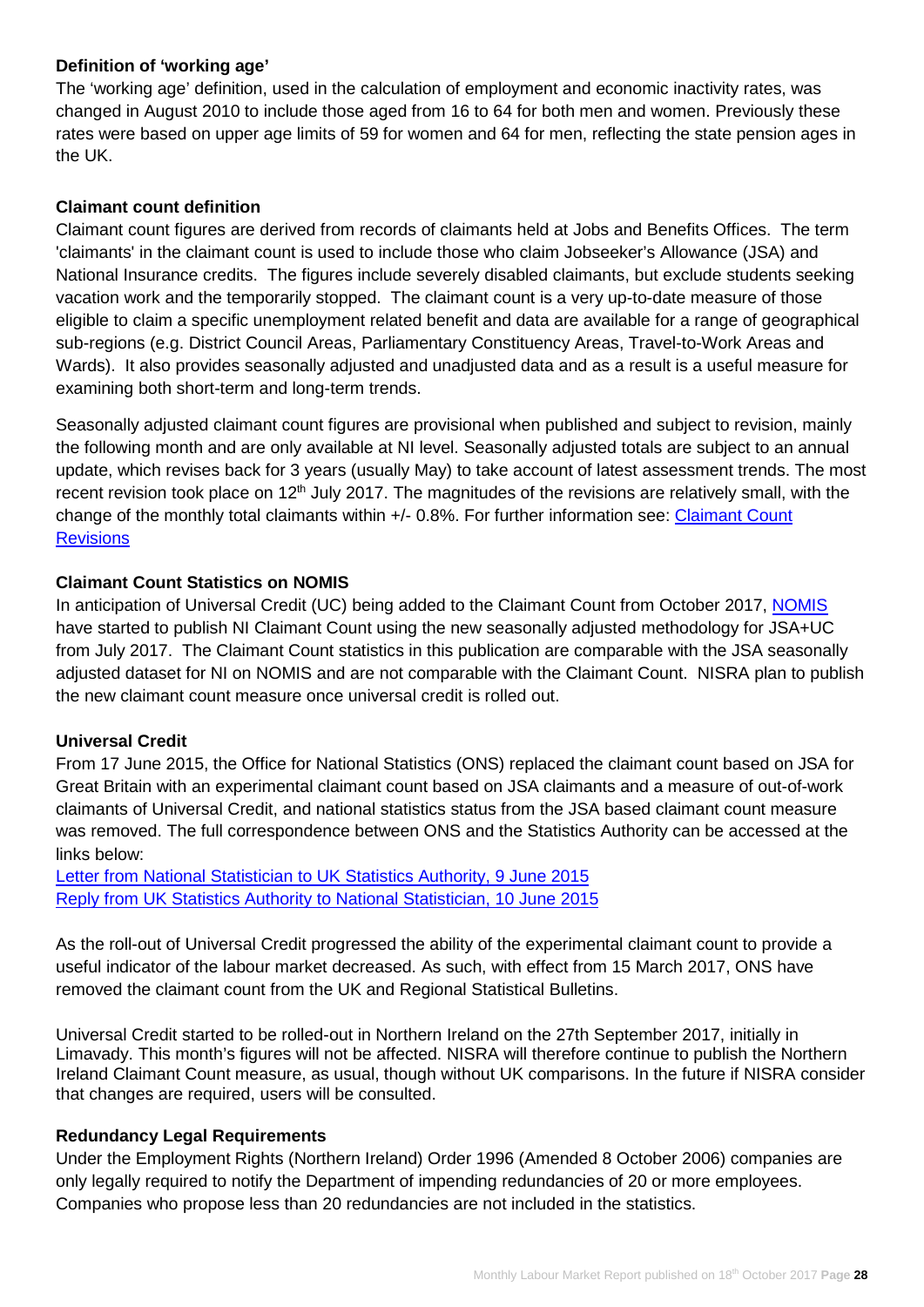# **Annual Survey of Hours and Earnings (ASHE)**

Please note, changes in NI earnings over the year and relative to the UK can be influenced by a range of factors including the timing of pay settlements, the extent of overtime, and differences in the composition of the workforce. As ASHE is a sample survey, results are also subject to an associated level of sampling variability. Further information is available at:

[Northern Ireland Annual Survey of Hours and Earnings](https://www.nisra.gov.uk/statistics/labour-market-and-social-welfare/annual-survey-hours-and-earnings)

#### [ASHE Background Information](https://www.nisra.gov.uk/publications/ashe-background-information)

#### **Quarterly Employment Survey (QES)**

Annualised growth or rolling 4 quarters figures are calculated by taking the average over the most recent 4 quarters and subtracting the average over the same 4 quarters of the previous year. For example annualised growth of 1.4% for Q2 2017 is the average of jobs figures from Q3 2016 to Q2 2017 minus the average of jobs figures from Q3 2015 to Q2 2016 divided by the average of jobs figures from Q3 2015 to Q2 2016. This measure allows for comparison in growth to previous years and is useful in determining trends in the data.

#### **Revisions**

QES estimates are revised quarterly to reflect the latest information provided to the Department by employers. The March 2017 seasonally adjusted estimate first published in June 2017 has subsequently been revised down (-0.1%).

For further details of QES revisions please see link below:

#### [QES Revisions](https://www.nisra.gov.uk/publications/quarterly-employment-survey-revisions)

#### **Pre Release Access**

The UK Office for National Statistics (ONS) announced the removal of early access by Ministers and officials to all ONS official statistics from 1 July.

For further information please see [correspondence](https://www.statisticsauthority.gov.uk/wp-content/uploads/2017/07/Letter-from-John-Pullinger-to-Sir-David-Norgrove-15-June-2017.pdf) between John Pullinger the National Statistician on this issue and the [reply](https://www.statisticsauthority.gov.uk/wp-content/uploads/2017/08/Letter-from-Sir-David-Norgrove-to-John-Pullinger-15-June-2017.pdf) from Sir David Norgrove, the Chair of the UK Statistics Authority.

As a number of ONS publications affected by this decision include Northern Ireland (NI) level statistics, NISRA also removed early release access for NI officials to the equivalent NISRA publications and associated economic output statistics. This is based on analysis of the proxy nature of NI data for UK trends.

The Labour Market Report published on  $12<sup>th</sup>$  July 2017 was the first release under these new arrangements.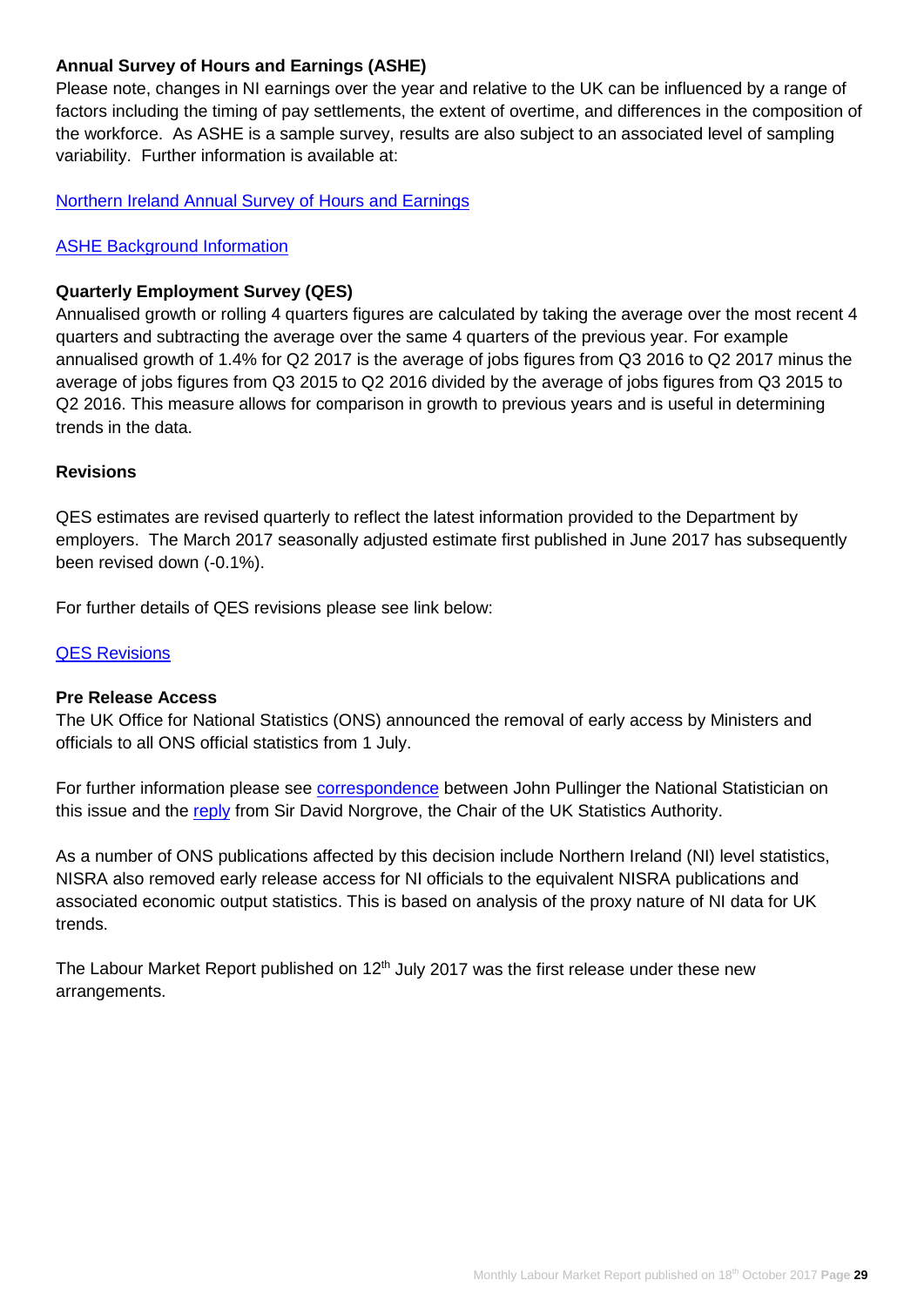## **For further information:**

Andrew Mawhinney Economic & Labour Market Statistics Branch, Floor 1 Colby House Stranmillis Court, BT9 5RR

Tel: (028) 9052 9668 Fax: (028) 9052 9658 Textphone: (028) 9052 9304 Email: [economicstats@nisra.gov.uk](mailto:economicstats@nisra.gov.uk) Twitter: [@ELMSNISRA](https://twitter.com/ELMSNISRA)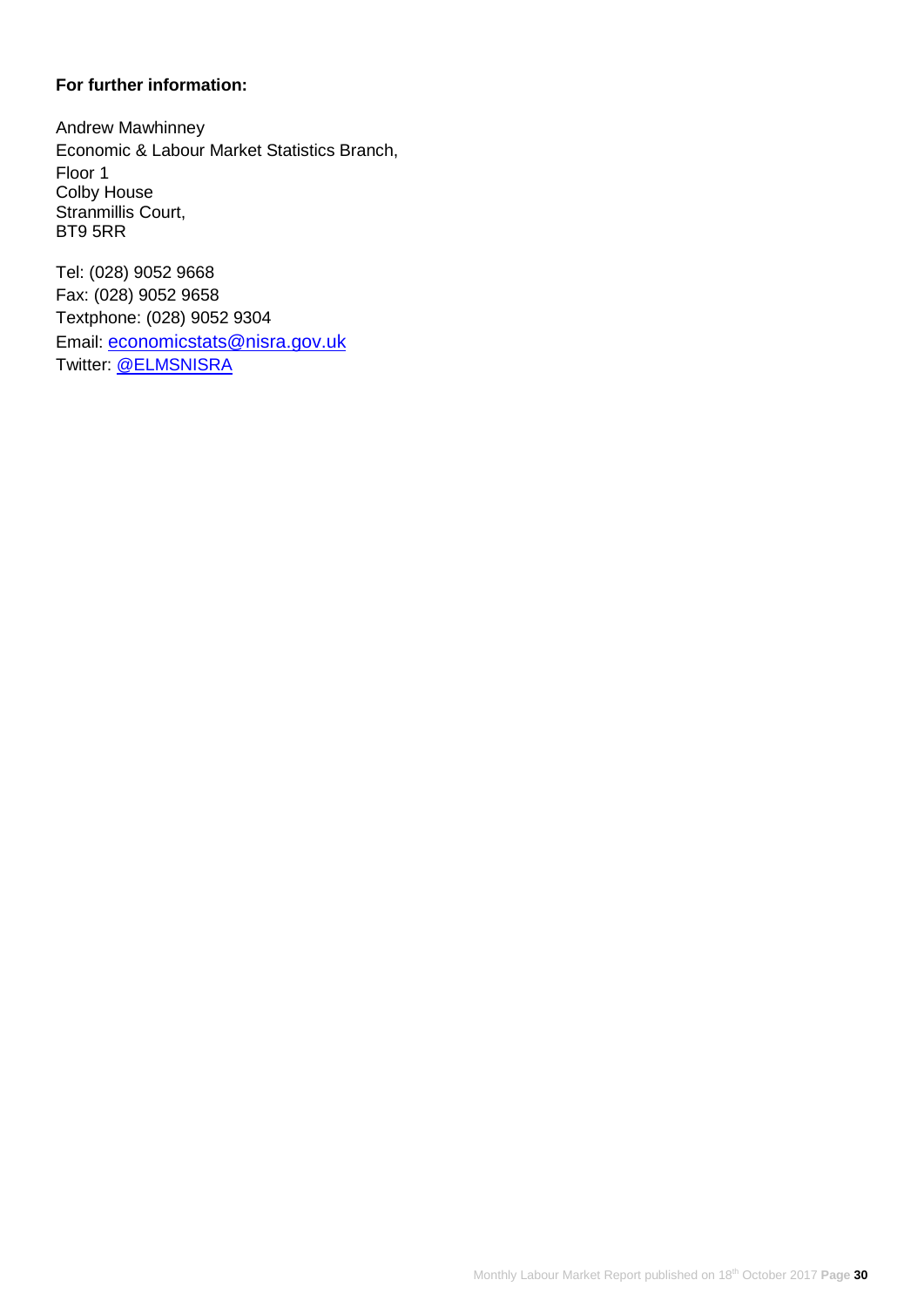# **Annex - Index of Tables**

# **Table No. Title**

## **[Labour Force Survey](https://www.nisra.gov.uk/publications/labour-force-survey-tables-october-2017)**

- 2.1a [Labour Market Structure –](https://www.nisra.gov.uk/publications/labour-force-survey-tables-october-2017) Seasonally Adjusted
- 2.1b [Labour Market Structure](https://www.nisra.gov.uk/publications/labour-force-survey-tables-october-2017)
- 2.2 [Economic Activity by Age](https://www.nisra.gov.uk/publications/labour-force-survey-tables-october-2017)
- 2.3 [Economic Activity Rates by Age](https://www.nisra.gov.uk/publications/labour-force-survey-tables-october-2017)
- 2.4a [Economically Inactive Who Want Work](https://www.nisra.gov.uk/publications/labour-force-survey-tables-october-2017)
- 2.4b [Economically Inactive Who Do Not Want Work](https://www.nisra.gov.uk/publications/labour-force-survey-tables-october-2017)
- 2.5 [Economically Inactive by Age](https://www.nisra.gov.uk/publications/labour-force-survey-tables-october-2017)
- 2.6 [Employment by Category](https://www.nisra.gov.uk/publications/labour-force-survey-tables-october-2017)
- 2.7 [Actual Weekly Hours of Work](https://www.nisra.gov.uk/publications/labour-force-survey-tables-october-2017)
- 2.8 [Employment by Age](https://www.nisra.gov.uk/publications/labour-force-survey-tables-october-2017)
- 2.9 [Unemployment by Age](https://www.nisra.gov.uk/publications/labour-force-survey-tables-october-2017)
- 2.10 [Unemployment by Duration](https://www.nisra.gov.uk/publications/labour-force-survey-tables-october-2017)
- 2.11 [International Comparisons of Unemployment](https://www.nisra.gov.uk/publications/labour-force-survey-tables-october-2017)

# **[Claimant Count](https://www.nisra.gov.uk/publications/claimant-count-tables-september-2017)**

- 3.1 [Latest Seasonally Adjusted](https://www.nisra.gov.uk/publications/claimant-count-tables-september-2017)
- 3.2 [Latest Unadjusted](https://www.nisra.gov.uk/publications/claimant-count-tables-september-2017)
- 3.3 [Seasonally adjusted over the year](https://www.nisra.gov.uk/publications/claimant-count-tables-september-2017)
- 3.4 [Unadjusted over the year](https://www.nisra.gov.uk/publications/claimant-count-tables-september-2017)
- 3.5 [Long-term Claimant Count Over the Year](https://www.nisra.gov.uk/publications/claimant-count-tables-september-2017)
- 3.6 [Youth Claimant Count Over the Year](https://www.nisra.gov.uk/publications/claimant-count-tables-september-2017)
- 3.7 [Travel-to-Work Area](https://www.nisra.gov.uk/publications/claimant-count-tables-september-2017)
- 3.8a [District Council Area](https://www.nisra.gov.uk/publications/claimant-count-tables-september-2017)
- 3.8b [New District Council Area](https://www.nisra.gov.uk/publications/claimant-count-tables-september-2017)
- 3.9 [Parliamentary Constituency Area](https://www.nisra.gov.uk/publications/claimant-count-tables-september-2017)
- 3.10 [NUTS iii](https://www.nisra.gov.uk/publications/claimant-count-tables-september-2017)
- 3.11 [Usual Occupation](https://www.nisra.gov.uk/publications/claimant-count-tables-september-2017)
- 3.12 [Outflows by Destination \(including percentage recycled\)](https://www.nisra.gov.uk/publications/claimant-count-tables-september-2017)
- 3.13 [Total Annual Outflows by Destination](https://www.nisra.gov.uk/publications/claimant-count-tables-september-2017)
- 3.14 [On flows by District Council Area and Age](https://www.nisra.gov.uk/publications/claimant-count-tables-september-2017)
- 3.15 [Ward Data](https://www.nisra.gov.uk/publications/claimant-count-tables-september-2017)
- [3.16 Super Output Area](https://www.nisra.gov.uk/publications/claimant-count-tables-september-2017)

#### **[Redundancies](https://www.nisra.gov.uk/publications/redundancy-tables-september-2017)**

- 4.1 [Council Area](https://www.nisra.gov.uk/publications/redundancy-tables-september-2017)
- 4.2 [Parliamentary Constituency](https://www.nisra.gov.uk/publications/redundancy-tables-september-2017)
- 4.3 [Travel-to-Work Area](https://www.nisra.gov.uk/publications/redundancy-tables-september-2017)
- 4.4 [Standard Industrial Classification](https://www.nisra.gov.uk/publications/redundancy-tables-september-2017)